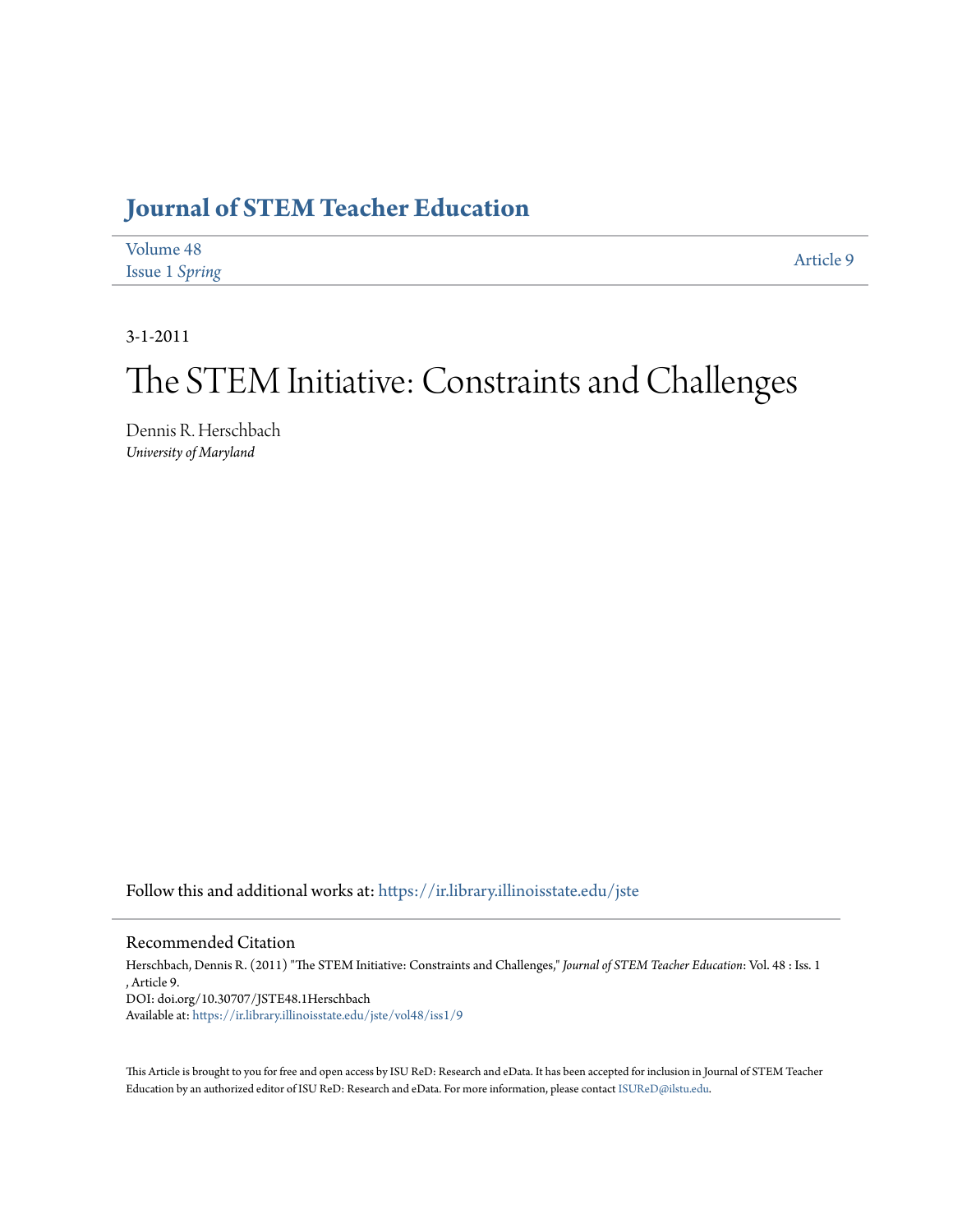#### **The STEM Initiative: Constraints and Challenges**

Dennis R. Herschbach University of Maryland

#### **Abstract**

There is considerable national interest in STEM initiatives, but yet there is little discussion concerning what STEM means in terms of a curriculum concept to be applied to school programming. This article focuses on STEM as a curriculum concept. First, STEM programming is discussed in terms of separate subjects, correlated and broad fields curriculum models. The issue of subject structure is examined. A distinction also is made between the four STEM subjects in terms of formal and applicative uses of knowledge. Second, some practical programming issues are discussed. These include the almost exclusive focus on science and math to the exclusion of technology and engineering; the challenge of serving multiple student populations; and the issue of what to do with the "T" in STEM. A concluding section suggests ways that the STEM initiative can be conceptualized in order to realize its considerable potential to achieve curriculum reformulation.

Volume 48 Number 1 2011

96

Dennis R. Herschbach is an Associate Professor in the Department of Education Policy Studies in the College of Education, University of Maryland, College Park. He can be reached at drhersch@umd.edu.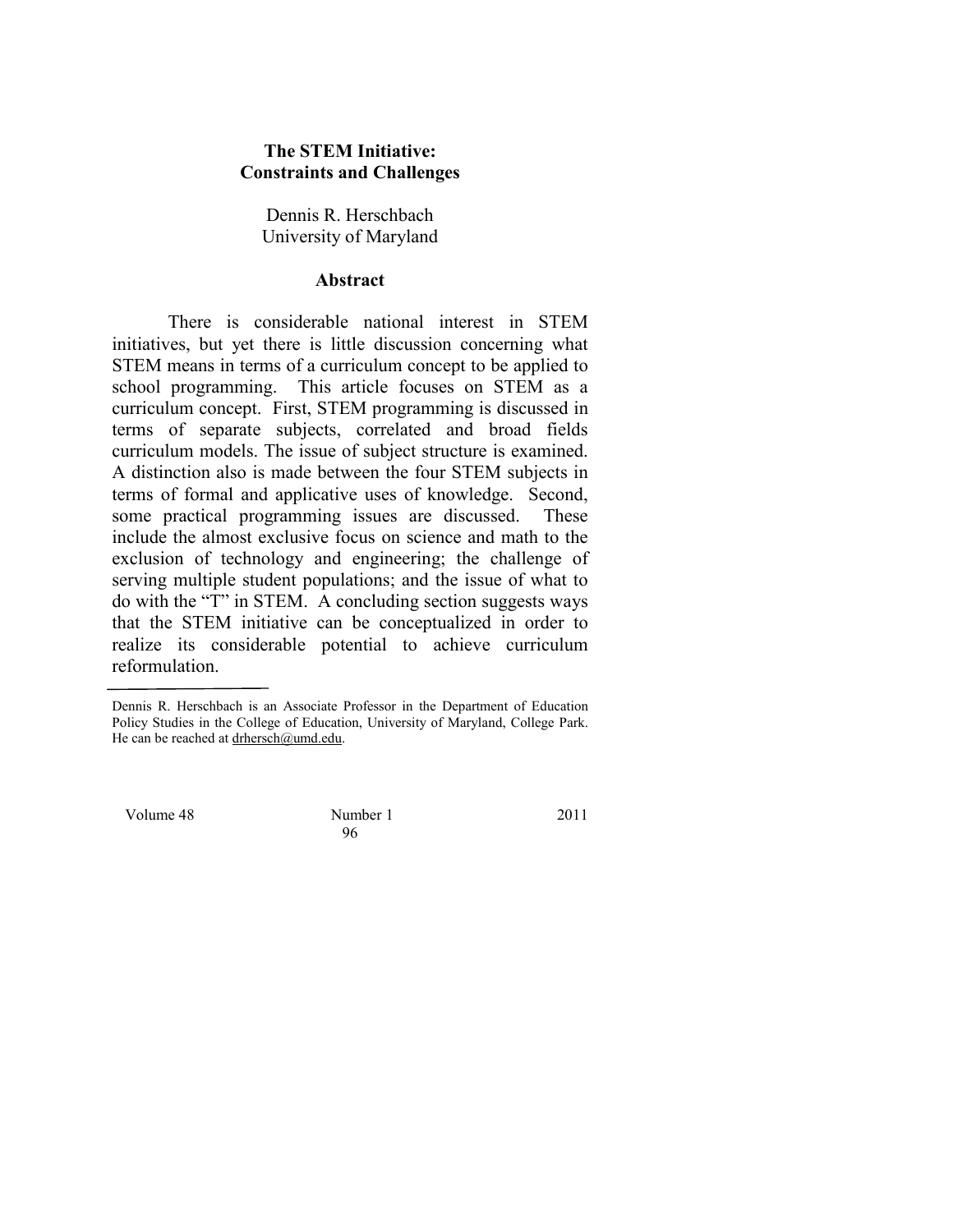#### **Introduction**

Interest in STEM (Science, Technology, Engineering and Math) instructional models is literally exploding across the educational landscape. Universities are exploring STEM models as a way to restructure science and engineering instruction; secondary schools are engaged in experimenting with modified curricula; the educational literature is full of references to STEM initiatives; and consultants and entrepreneurs are rushing into the educational market place with assurances that they too can aid in the implementation of effective STEM programming. Largely initiated and funded by the National Science Foundation, STEM initiatives are now supported by other foundations, professional organizations, universities, publishers, schools systems, and producers of educational materials among groups and individuals that see promise or profit in the possibilities of curriculum reorganization through STEM initiatives (Kuenzi, 2008).

Part of the explanation for the national frenzy over STEM programming is money. Grants from the National Science Foundation in addition to other organizations are funding program experimentation. Scores are jumping onto the money cart to get their share. STEM initiatives feed into a national concern over the relative capacity of the U.S. to compete in the international economic arena. On international tests comparing academic performance, American students do not fare very well. Greater national educational attention on science, technology, engineering and math addresses the political contention that schools must shoulder a good part of the blame for the nation's weakening ability to compete internationally (Kuenzi, 2008; National Academies, 2006; The New Commission on the Skills of the American Workforce, 2007). But also, powerful national organizations, such as the National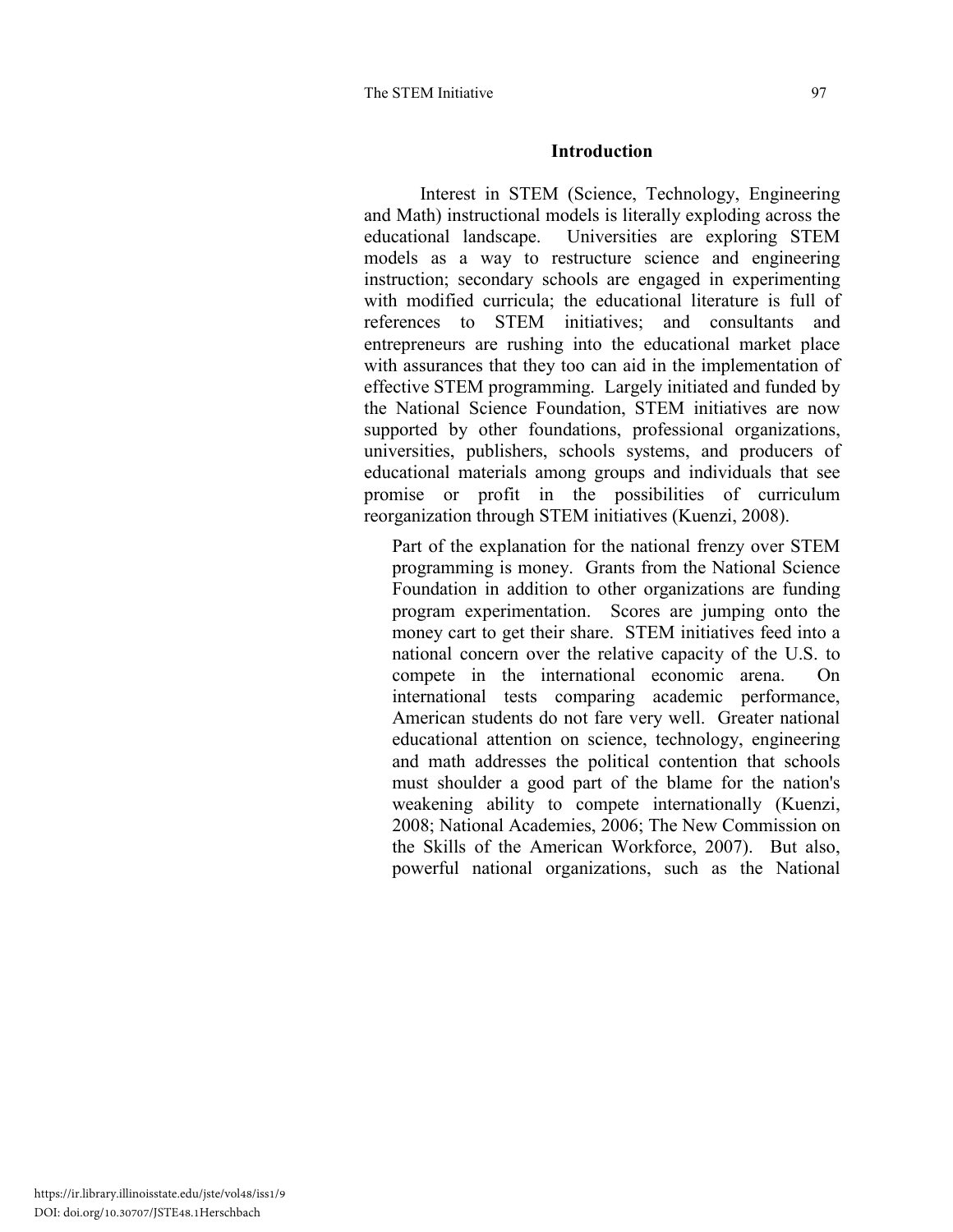Academy of Engineering and the National Academy of Science, are supporting STEM initiatives. There is mounting concern over the lack of young Americans preparing for scientific and engineering professions. (National Academy of Engineering and National Research Council, 2009; Pearson & Young, 2002).

STEM does not represent a specific curriculum model; rather, there are many ways to formulate STEM programming. In fact, it is hard to discern what exactly is meant by "STEM." Practically any kind of educational intervention that is even remotely associated with science, technology, engineering or math is referred to as a STEM innovation. This lack of a solidifying perception of STEM threatens over the long-term to destroy support for the movement. Failure to deliver results will probably exceed successes.

Above all, STEM represents a way to think about curriculum change. It is a *concept* of how to restructure what we teach and what students learn. The purpose of this paper is to first briefly unpack what is meant by STEM in terms of a curriculum concept. What STEM represents is discussed in terms of curriculum theory. Second, some issues related to instructional programming will be explored. By framing the discussion in terms of curriculum theory we can more clearly see some to the constraints and challenges faced as STEM initiatives are pursued. Curriculum theory also helps us to formulate a common framework within which to discuss STEM and its application in the school.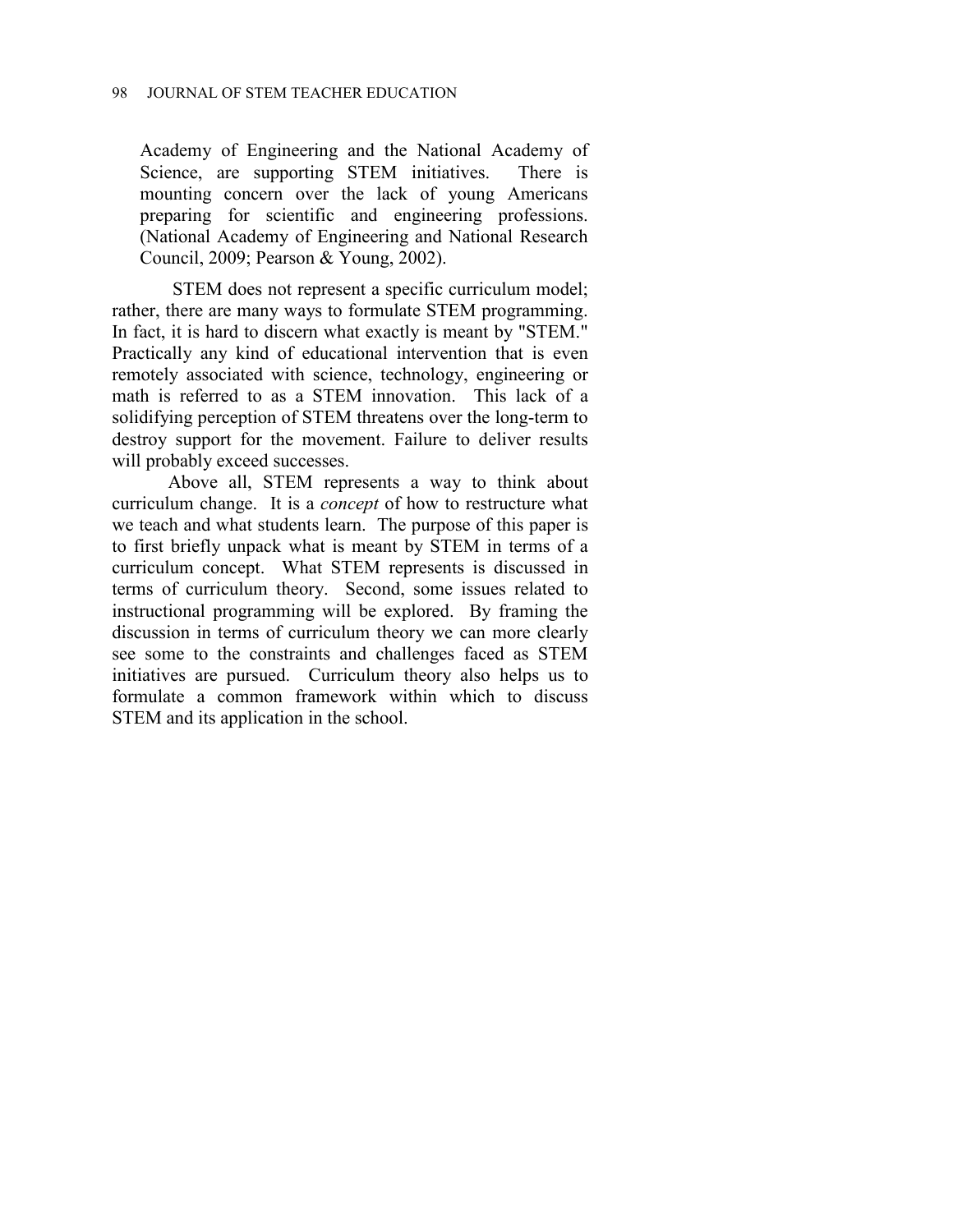#### **Unpacking STEM as a Curriculum Concept**

Traditionally, the most common and widespread curriculum pattern is the separate subjects (McNeil, 1990). Each is taught separately with little attention given to the interrelationships between subjects. Secondary level students, for example, are exposed to discrete subjects to study, such as algebra, chemistry or history. An ends-means curriculum organization tends to be used, starting with pre-specified objectives, or standards, and ending with tests to assess attainment of the discrete course elements. The purpose of instruction is to efficiently transmit a predefined body of formal content thought to be essential to students. The degree to which instruction is "successful" is assessed through tests. Instruction is conceived primarily as a process of knowledge transmission.

In contrast, an implied characteristic underlying STEM is what is termed an "integrated curriculum design." This is a marked departure from the way that instruction tends to be organized and delivered in schools. Subjects such as science, technology, engineering and math are integrated in ways that show more clearly the functional relationship between each (Kuenzi, 2008; McNeil, 1990). In real-life situations, knowledge tends to be used across fields of study. The integrated curriculum design attempts to capture the interrelationships within and between subjects and thereby ground learning in the actual way that knowledge is used. Not only is leaning thought to be enhanced, but it is considered to be more relevant. The student learns how knowledge is applied (McNiel,1999; Herschbach, 2009).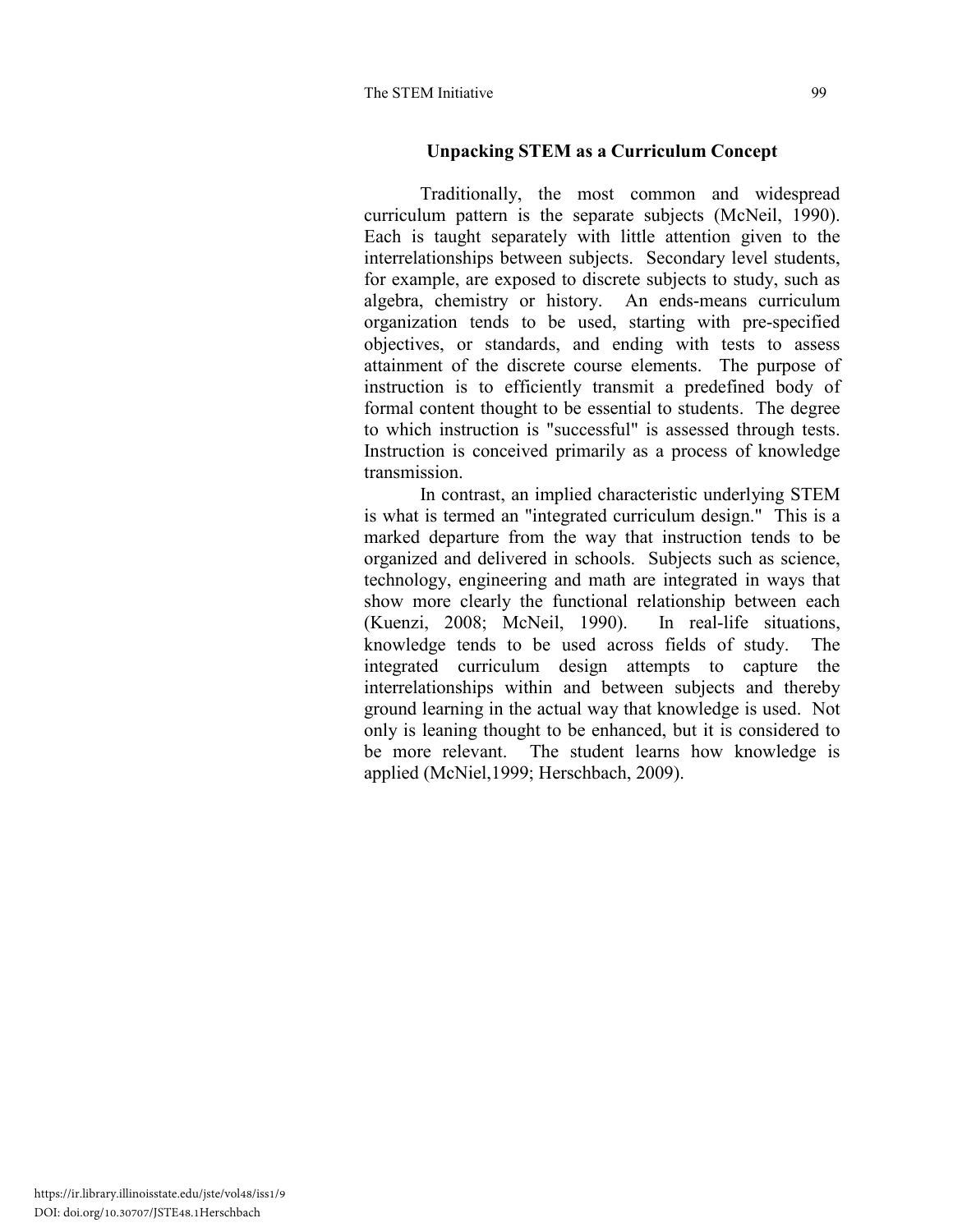#### **The Correlated Curriculum**

STEM implies an integrated curriculum design. There are two basic ways that integrated curricula are organized: correlated or broad fields. The correlated curriculum pattern tends to be the most poplar option because it retains the identity of each subject, and each may be offered as a separate course (McNeil, 1990). Concepts learned in math, for example, may be applied to physics or technology education through coordinated planning, but each subject area retains its separate identity. It is a more comfortable fit with the ongoing school instructional program because very little adaptation is required to what is already an on-going separate subjects orientation. It is a curriculum pattern that is familiar to administrators, teachers and the educational public. What is required, however, is coordination and planning among the different stand-alone subjects.

One challenge that the correlated curriculum pattern presents is, in fact, the high level of on-going coordination that is required. To be most effective, there has to be a clear relationship between what students learn in one subject with what students learn in the other associated subjects. This requires an ongoing, close working relationship on the part of the involved teachers, with regular and continuing planning and coordination. But in addition, the way that subject fields are formally and "conventionally" organized often has to be abandoned or substantially modified in order to adapt to the requirements of coordinating with the other associated subjects (McNeil, 1990). Algebra instruction, for example, may have to be reorganized and sequenced other than the way that it traditionally has been: little integrated understanding may be achieved if a concept in algebra is presented three months after it is needed in physics and is ignored in engineering.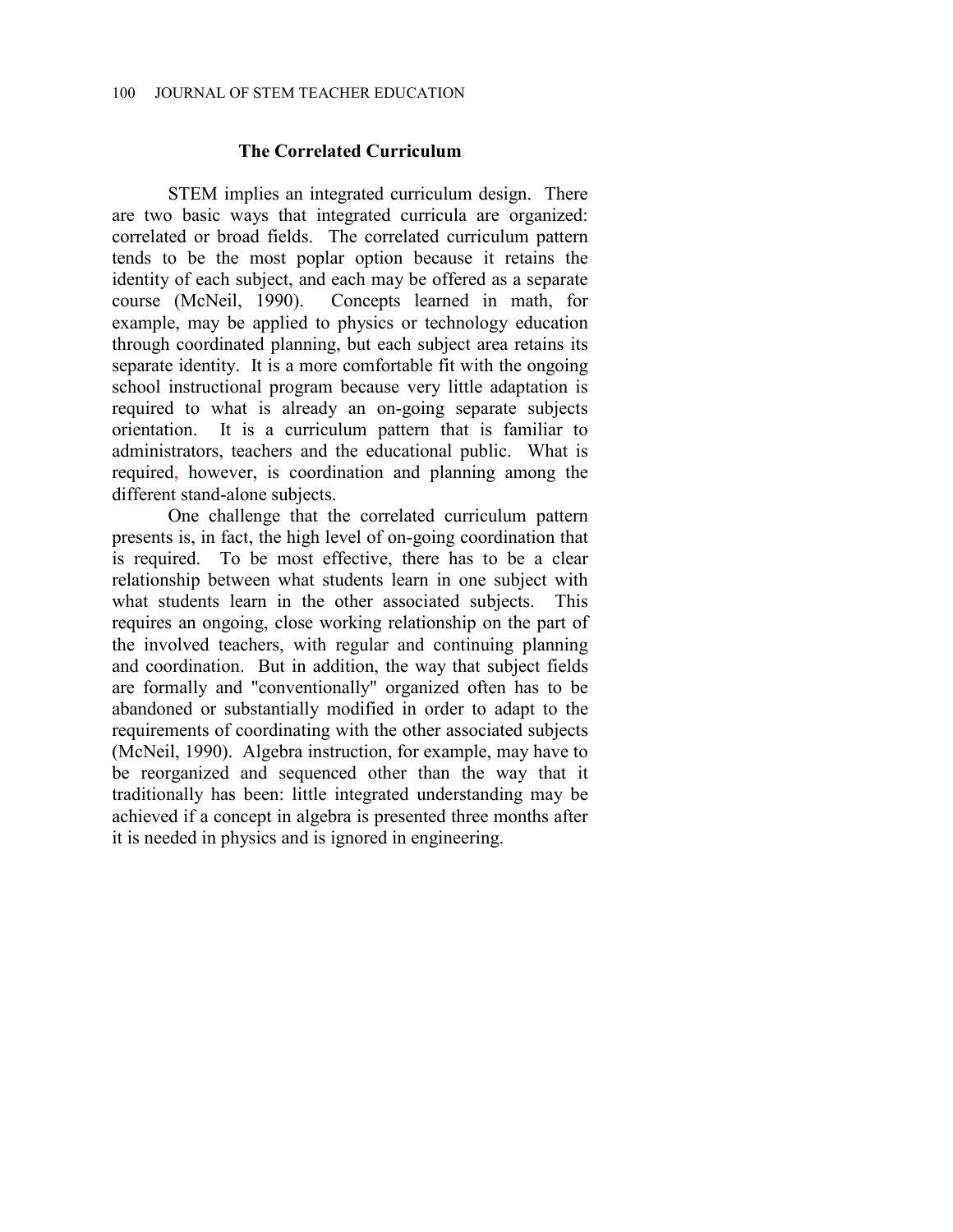#### **The Broad Fields Curriculum**

The broad fields pattern is a second way to integrate instruction. With the broad fields curriculum, a cluster of related but different subjects is organized into a single area of study (McNeil, 1990). Language arts, graphic communications, and general science are examples. The individual subjects lose their own separate identity since the subject matter from the different fields is combined into a new instructional configuration. A general science course, for example, may include units from biology, physics, earth science, and chemistry. Integration can be done with a single course or with a sequence of related courses.

A fundamental challenge associated with the broad fields curriculum design is to formulate an effective organizing framework for instruction. When the subject matter from different fields is integrated into a new course structure, the structure inherent in the different parent fields tends to be lost. This means that a new way has to be found to organize instruction so that some of the identity of the original parent fields is retained while at the same time an integrated program design is achieved that has a clear organizing framework.

The most common way to achieve a coherent organizing framework is through activities (Figure 1). The curricular emphasis shifts from organizing instruction around the formal structure of fields of study to focusing on a sequence of activities that guide students through the integrated use of knowledge (Herschbach, 2009; National Academy of Engineering and National Research Council. 2009). A course, for example, may be organized around the construction and testing of a solar-power vehicle. All of the STEM subjects are brought together to focus on the activity, with knowledge selectively used to address the scientific, engineering and fabrication challenges inherent in designing a solar-power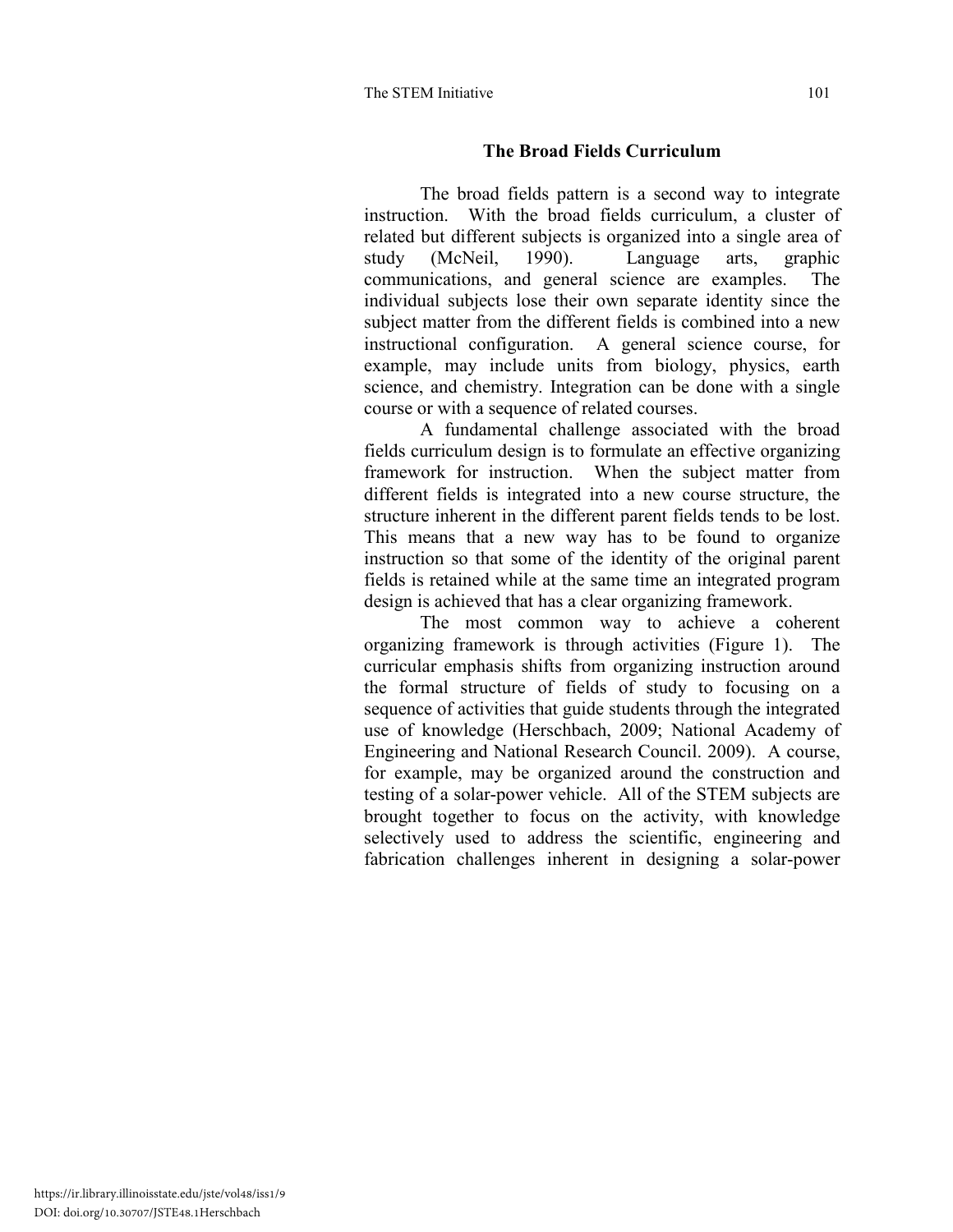vehicle. Selected formal and applicative knowledge is used (Figure 2). Of course, the conditioning learning factor is the demand the activity makes of the full range of potential knowledge. It is the characteristic of the activity that conditions the extent to which knowledge is used from the different related fields of study (Mitcham & Mackey, 1972).

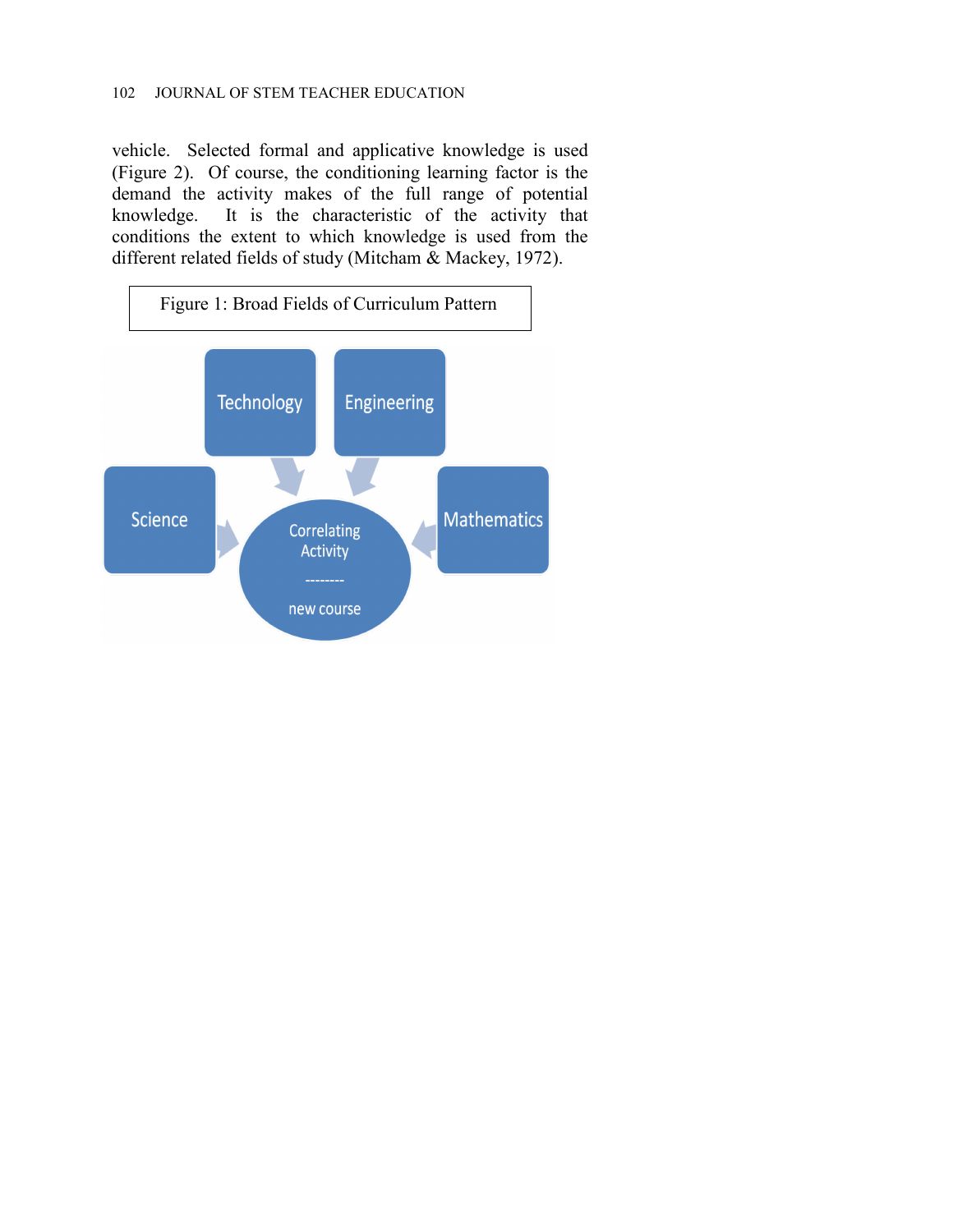The broad fields curriculum pattern tends to shift instructional focus away from the way that teaching and learning is organized in schools along different discrete subject fields to an activity-based curriculum with less formal identification with traditional fields of study. Formal knowledge is selectively used, but educators are required to think differently about how instruction is organized and taught. The traditional ends-means model of instruction, starting with defined objectives and cumulating in paper and pencil student testing is less appropriate. Progress through content elements tends to be integrative and uneven, not linear, because it is linked with activity. Like the correlated curriculum design, continuing planning and coordination, nevertheless, are required among teachers; but teachers also have to learn to instruct and evaluate students in different ways.

Use of the design process is one of the more common ways that broad fields programming is addressed (Herschbach, 2009; National Academy of Engineering and National Research Council, 2009). The design problem functions as a correlating channel for learning, with particular emphasis placed on the integration of science and math with technology and engineering (Banks, 1994; Kolodner, 2002; Sanders, 2008; Raizen, et al., 1995; Wicklein, 2006). Students bring what knowledge they know to bear on the design problem, and what they do not know they research. Knowledge is used as a tool to solve problems. At the same time, however, there is room for well-defined, selected stand-alone units of instruction that address the acquisition of formal knowledge.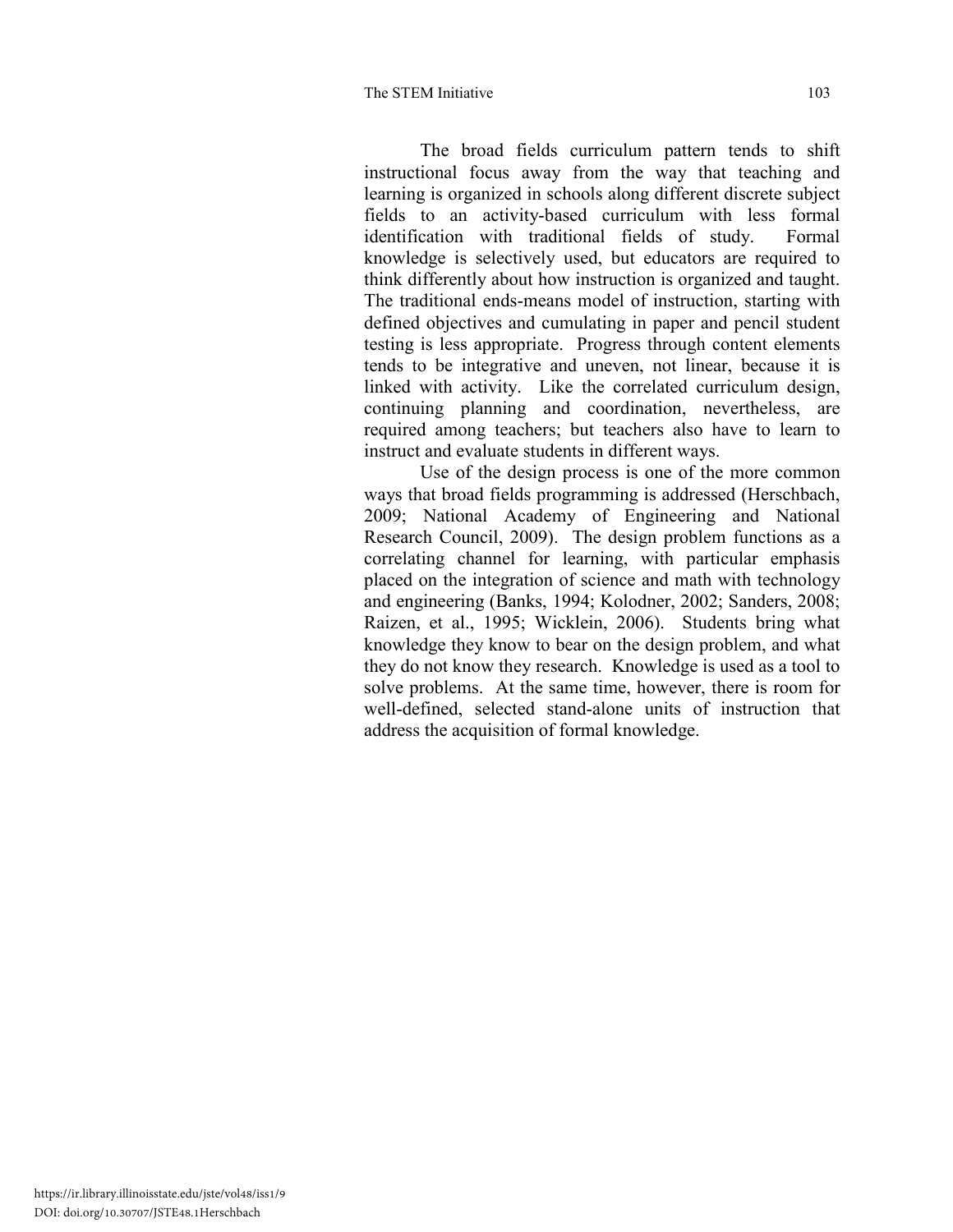#### **Subject Structure**

As previously suggested, in the case of both the correlated and broad fields patterns, the need to coordinate the sequencing of subjects presents a formidable challenge. It is, ultimately, the formal structure of a given subject that defines its characteristics and sets it off from other subjects. As Bruner (1961) reminds us, helping students to identify and understand the underlying formal "structure" of various fields of study is essential to learning. The focus is on higher-level conceptual learning which gives coherence to what sometimes can be fragmented and loosely organized "bits and pieces" of knowledge. The structure contains crucial concepts that provide order, cohesion and significance to the subject. Bruner (1961) contends "the curriculum of a subject should be determined by the most fundamental understanding that can be achieved of the underlying principles that give structure to that subject" (p. 18).

The formal structure of a field of study can be defined in three ways (McNeil,1990;1999). One is the organizational structure (Figure 2). This is the way that one subject differs from others and defines the borders and divisions within the subject. The formal structure is what most people are familiar with. At a subtler level are a substantive and a syntactical structure. Substantive structure relates to the kinds of questions framed, the theories applied, and the data used in the course of intellectual inquiry. Syntactical structure relates to the intellectual devices used with subject fields to collect data, test assertions, and generalize findings.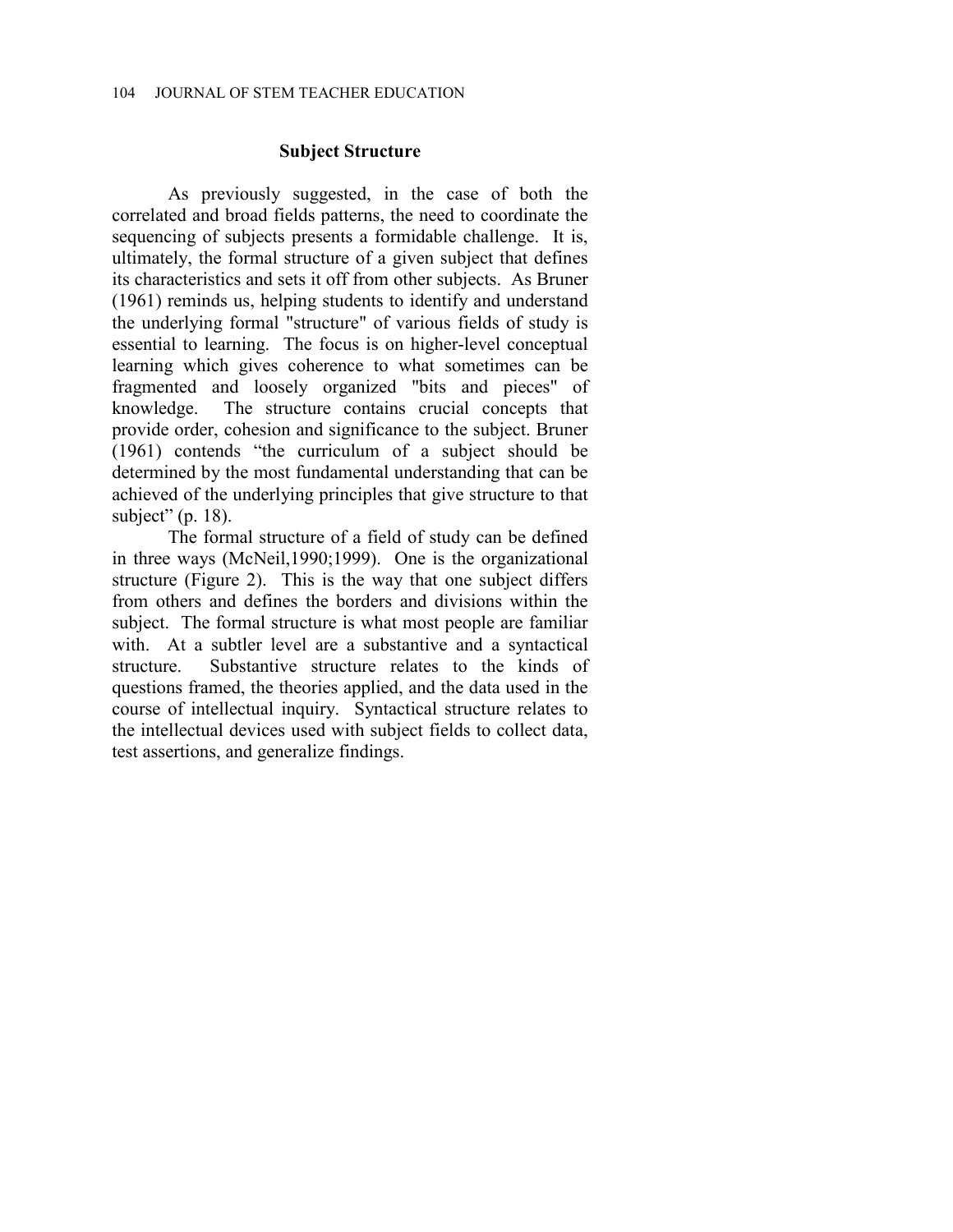

Because structural characteristics are most clearly embedded in specific formal, stand-alone subject areas, instructional stress tends to be placed on a separate subjects organizing pattern in schools (McNeil, 1990; Newman, 1994). This is one reason why the separate subject pattern is so widely used for organizing instruction. The formal structure is clear in geometry, physics and chemistry, for example, but considerably less so in technology education, general science or cultural studies. It is more difficult to retain and convey the structural characteristics of a field of study through an integrated curriculum design. Sequencing is a challenge, but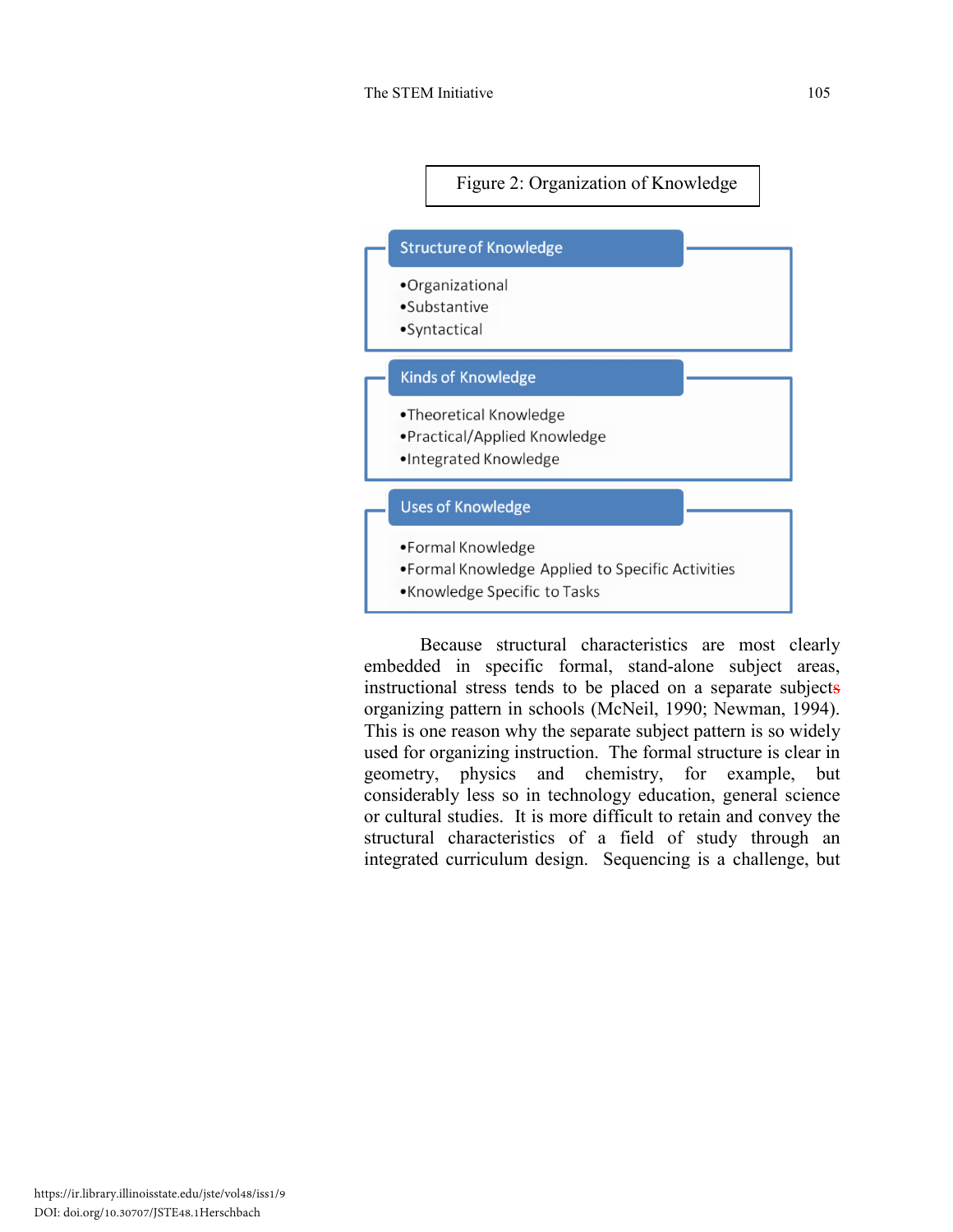also integrated curriculum patterns tend to make selective use of instructional elements within fields of study; instructional identity tends to get lost.

#### **Formal and Applied Knowledge**

Another way to think about the formal structure of fields of study is the difference between formal and applied knowledge (Figure 2) that influences how subject matter is selected and sequenced. In fields such as math, physics, and chemistry, as suggested, students tend to engage in learning the formal structure. These are the concepts, laws, theorems and intellectual devices that make up the substantive and syntactical structure of the specific field. They underlie the field and make it distinct. There often is little concern about how formal knowledge is applied, however. In contrast, in fields such as engineering and technology, formal knowledge is used selectively to address specific problems, so only a partial understanding of the formal subject is achieved (Herschbach, 1996). It is applied knowledge, specific and limited knowledge that is needed to only address the current problem at hand. Some concepts in chemistry, for example, simply may not be covered in engineering and math and biology may be overlooked entirely.

Unfortunately, applied knowledge may be considered of lower importance because it relies on only a partial understanding of formal learning. Engaging students in the learning of formal and applied knowledge across four integrated instructional areas, such as in STEM, is a challenge.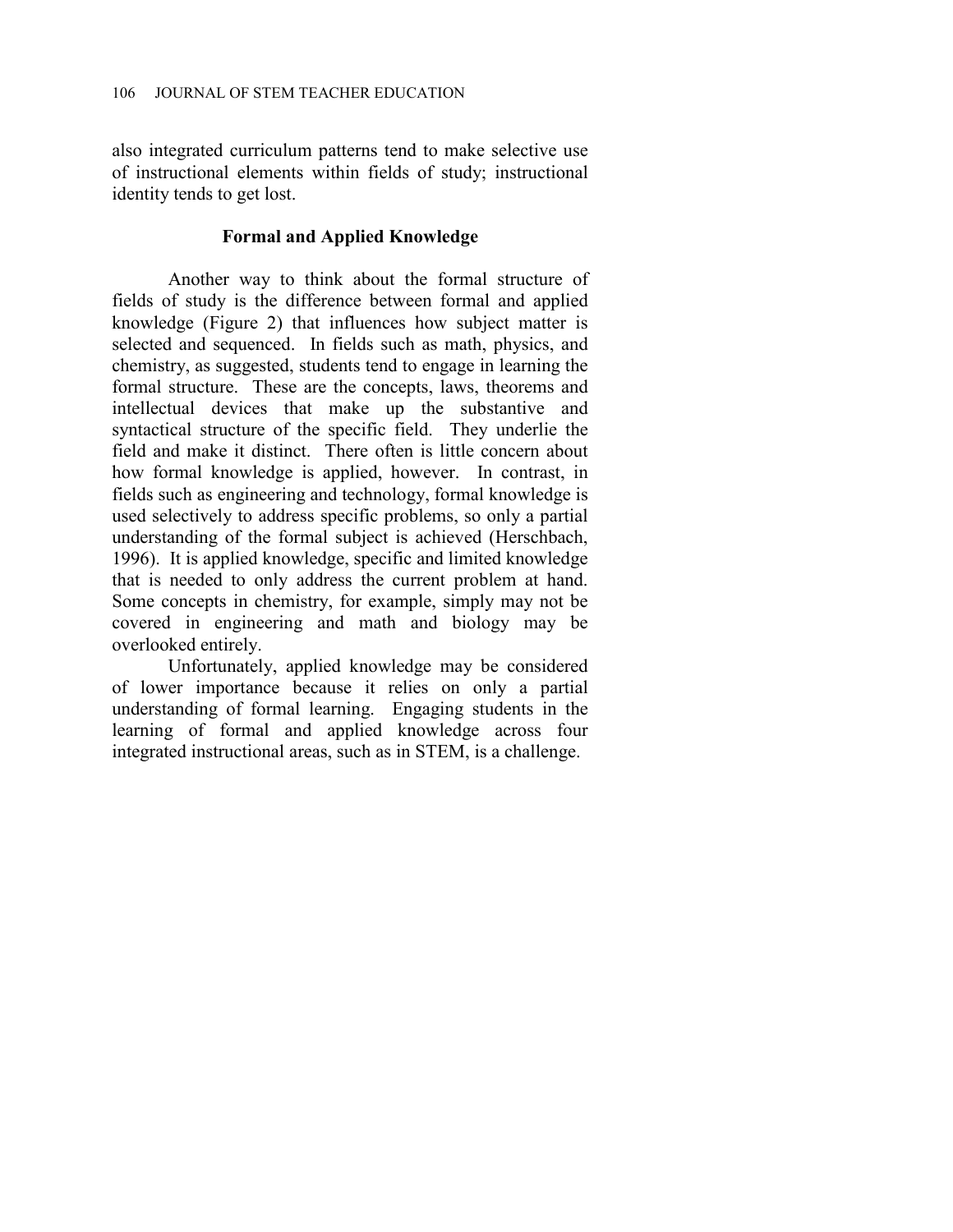#### **Uses of Knowledge**

The challenge of addressing the differences between formal and applied knowledge becomes apparent when considering how knowledge is applied to work. The broad fields curriculum pattern is most widely used with technical instruction because it closely mirrors the way that knowledge is selected and applied by practitioners. Engineers, technicians of all sorts, skilled craft workers and a host of other individuals basically use three kinds of knowledge: selected elements of formal knowledge, formal knowledge as it is applied to the specific task, and knowledge specific to the task (Figure 2).

Many work tasks draw from formal knowledge. For example, specific scientific procedures or mathematical concepts may be an integral component of the job task. Selected knowledge basically is applied unaltered in its formal form.

Work tasks also make selective use of formal knowledge applied in conjunction with specific technical knowledge. Knowledge of geometry is needed, for example, to calculate rafter and stud angles on a roof dormer. A combined knowledge of both roof design and geometry is required. The builder needs to learn the selective use of geometry, but does not have to have a complete understanding of the subject field of geometry as it is formally organized.

But there are also some tasks that are purely technical and relate solely to the technical procedure. They are specific to the technical field and do not make use of the formal knowledge of other subjects.

As previously observed, because of the way that the broad fields curriculum pattern selects and makes use of the three forms of knowledge, it is less useful for conveying an understanding of the formal structure of fields such as calculus, physics, chemistry, or biology, among others. On the other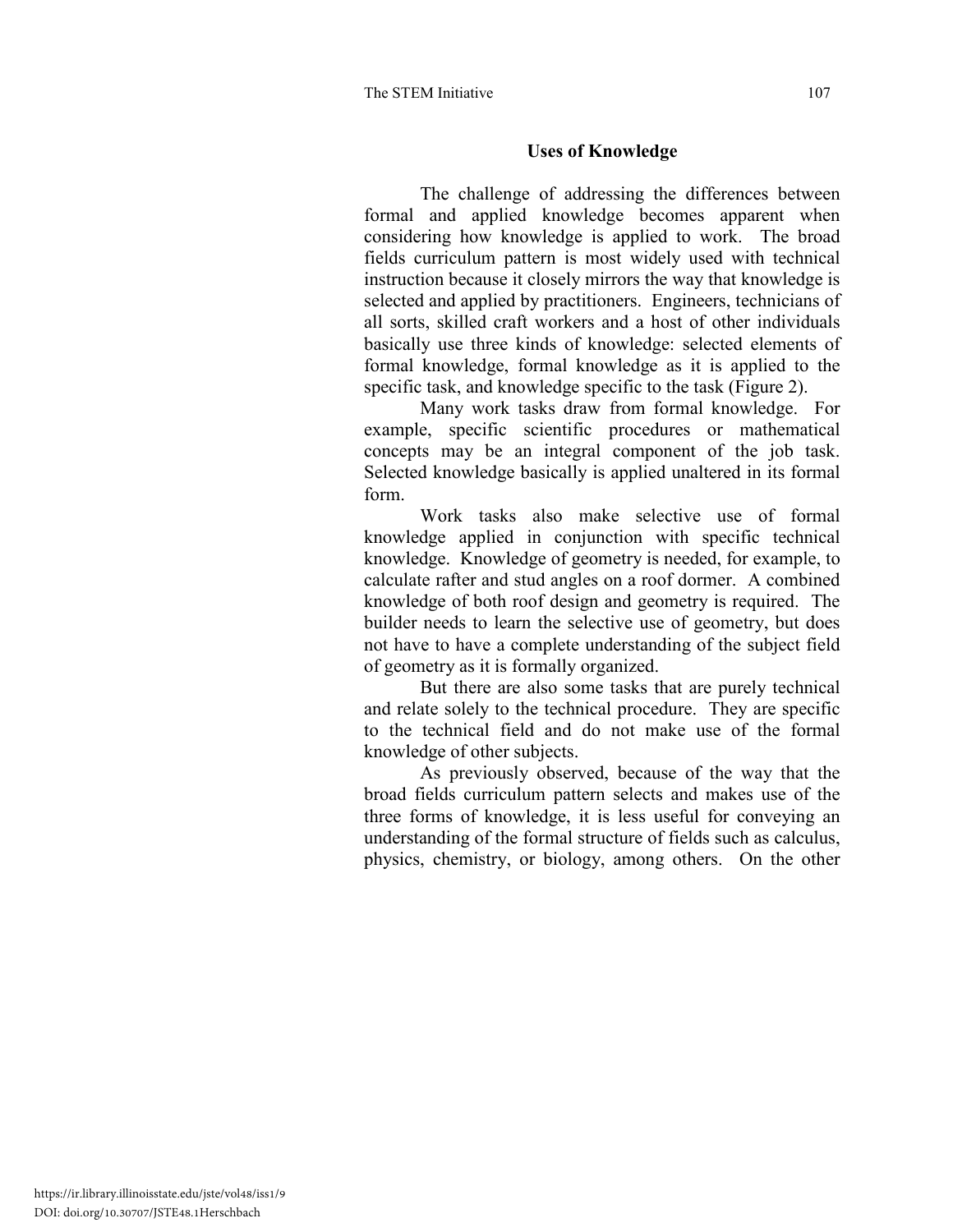hand, the broad fields pattern is a very effective way to organize engineering and technology instruction because they are interdisciplinary and applicative subjects (the T and E in STEM). Instruction tends to be built around the integrated use of knowledge selectively drawn from formal fields. Instruction is organized according how knowledge is used (McNeil, 1990).

But again, this pattern is less useful for the purpose of organizing formal subjects such as science and math because of the difficulty in adequately conveying an understanding of the formal structure of the fields. This disjunction between the two ways that knowledge is organized and used creates complex organizing and programming challenges.

#### **The Character and Validity of Knowledge**

As suggested in the above discussion, differences between interdisciplinary, integrative subjects, such as engineering and technology, and formal academic subject fields such as physics and algebra, are a major curriculum stumbling block with STEM initiatives that yet is to be resolved. These issues can be further examined by focusing on fundamental epistemological characteristics that tend to be glossed over, that is, issues relating to the character and validity of knowledge.

"Science" is a broad descriptive term that acquires specificity only when it defines a particular field of study, such as physics, or better still, molecular physics. The *function of science is to discover and advance knowledge*. To this end, science makes use of the scientific tools of investigation, and relies heavily on *mathematics as an analytical tool*. Specific fields of study tend to be taught formally as stand-alone subjects. As formal fields of study, science and mathematics have a close symbiotic relationship. Instruction in both fields also tends to convey a broad and deep understanding of the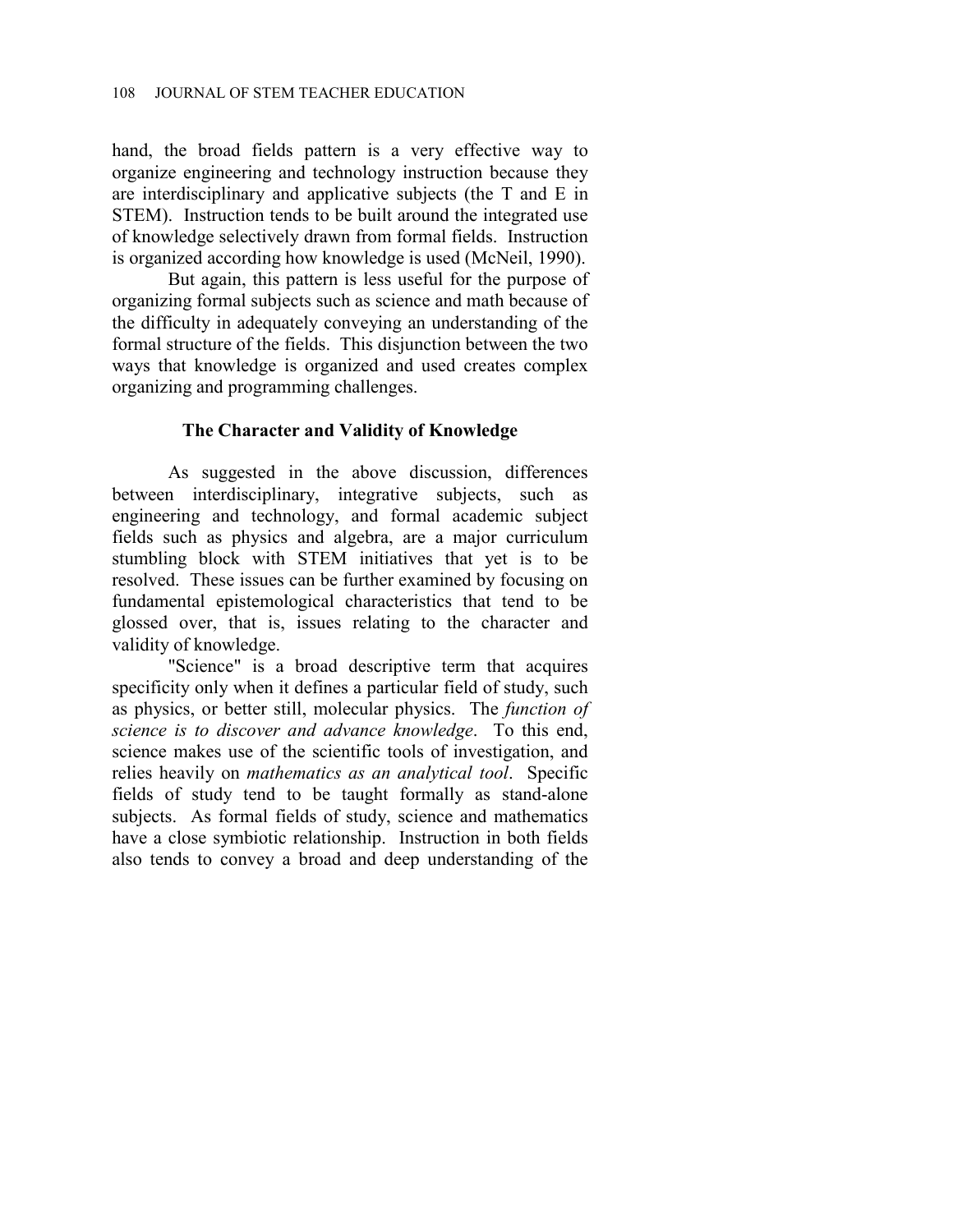organizational, substantive and syntactical structures of the fields. Indeed, as previously stressed, a structural understanding is essential to learning (Bruner, 1960; Herschbach, 1995; McNeil, 1999).

The term "technology" is even broader than "science," and refers to just about everything in the designed, man-made world. There is no practical way to convey meaningful technology instruction without tying it to specific activity. *Technology is manifested through abstract and concrete artifacts* (Feenberg, 2002; Dasgupta, 1996; Pacey, 1999; Skolimowski, 1966). When technology is defined in terms of a specific application, such as micro precision instrumentation, instruction is integrative and interdisciplinary in scope. And *it is the bond with application that distinguishes technological knowledge from set bodies of formal knowledge* (Figure 2.) Technological applications make use of formal knowledge, but in very specific ways. The inherent interdisciplinary activity makes technology a good candidate for an integrative framework around which STEM subjects can be organized except that only selective use is made of formal knowledge.

"Engineering" differs from the other three subject areas in that it primarily refers to *preparation for specific occupations* (Oaks, Leone & Gunn, 2001). It is in one sense a vocational subject at the collegiate level. The requirements of the specific occupational field define the instructional content. Engineering, then, like technology, *selectively makes use of formal knowledge from science, mathematics and technology*. The specific selection and use of knowledge, however, depends on the occupational field of engineering understudy.

Of the four STEM areas, "math" is the most clearly defined as a formal subject. It already has wide recognition in schools, and instruction tends to be organized around students learning its formal organizational, substantive, and syntactical structures. *Other STEM subjects tend to supply a supporting*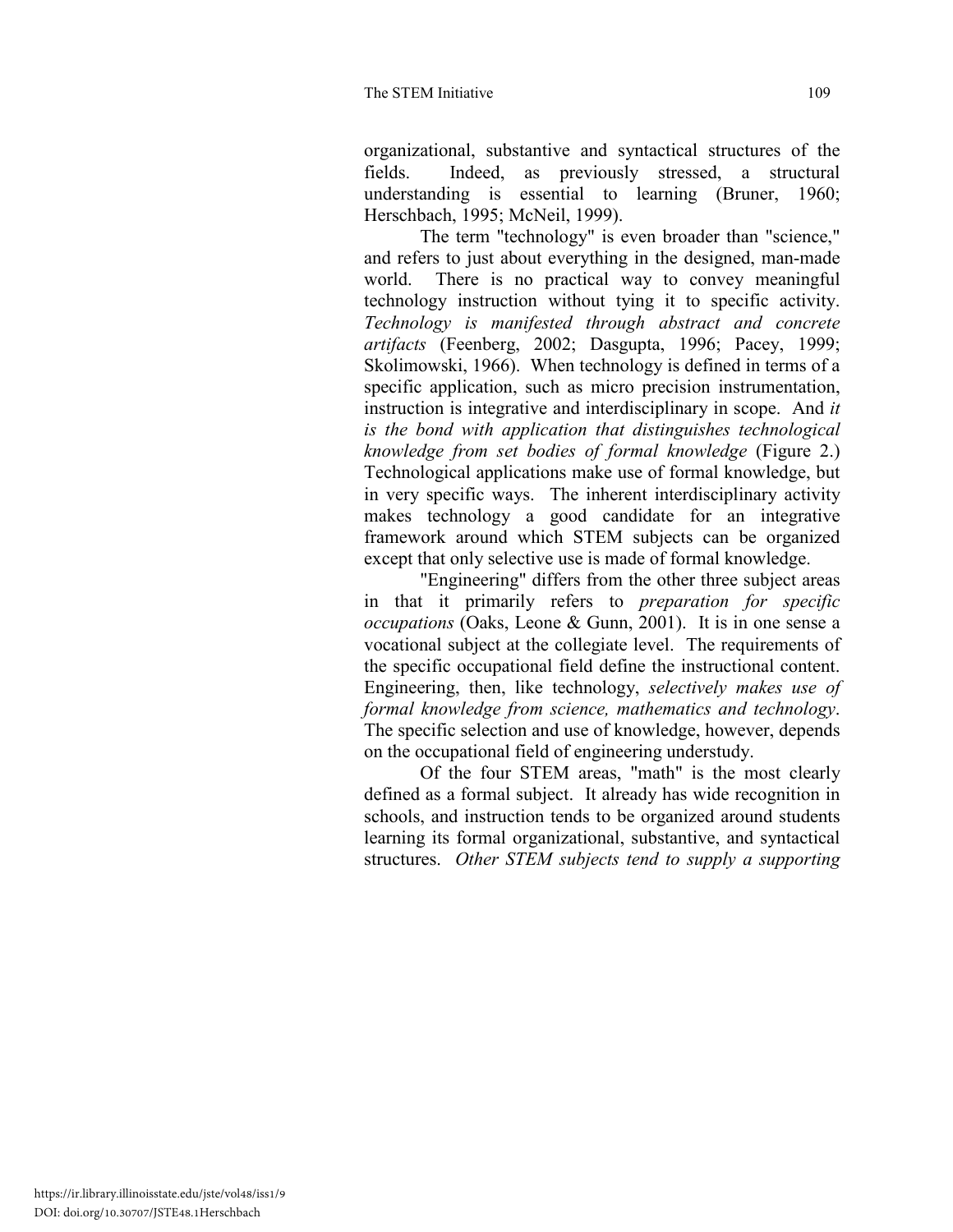*role* in that they demonstrate how math concepts can be applied with the expectation that better math learning will result. The broad fields curriculum pattern, as previously observed, has limited use since only selected mathematical concepts are applied in a very restricted way to address the particular activities. As suggested, the correlated curriculum design often lacks full integration.

The four STEM fields, in sum, have epistemological characteristics that differ markedly. These characteristics must be fully recognized and accommodated in programming in order to preserve the intellectual integrity of each field. Otherwise a very limited understanding results that undervalues specific intellectual contributions or ignores the collective value of each.

#### **Some Issues Related to Programming**

In addition to issues relating to the substance and structure of knowledge STEM as a curriculum concept presents a number of practical programming issues. To be sure, integrated curriculum designs are not new. They emerged during the 1920s as part of the progressive school era (Kilebard, 1987). At the time it was recognized that the intellectual integrity of the various integrated subject fields was in part lost through integration. But educators were primarily concerned with making school instruction more relevant to the life experiences of students. Today, there is an educational environment that is strongly focused on a separate subjects orientation, "academic" achievement, testing, and an emphasis on the "basics." There is considerably less concern about making instruction more relevant to life. It is difficult so see how integrated STEM programming with such applicative subjects such as technology and engineering fit into current school programming. The tensions between current subject-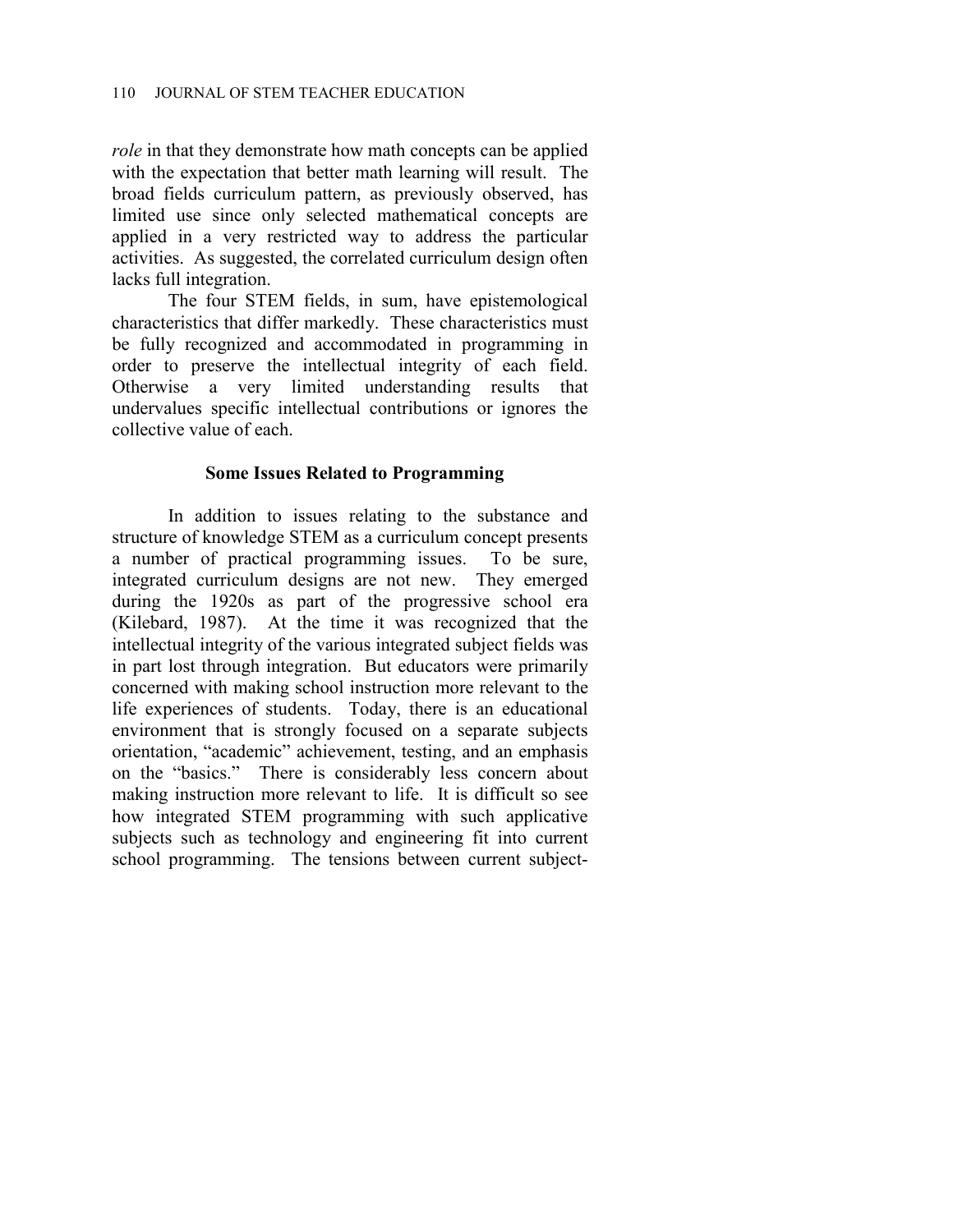matter divisions and the integrative programming implied by STEM create a number of programming issues that yet are to be resolved.

### **The Illusion of STEM Programming**

One major issue is the limited perception of what STEM represents. STEM is widely perceived as **related** mainly to strengthening math and science education (National Commission on Mathematics and Science, 2000). As one recent national report observes, "Despite all of the concerns by policy makers, educators, and people in industry about the quality of U.S. K-12 STEM education, the role of technology education and engineering education have hardly been mentioned. In fact, the STEM acronym has become shorthand for science and mathematics education only, and even these subjects typically are treated as separate entities" (National Academy of Engineering and National Research Council, 2009, p. 150). "Technology," along with applications to engineering is assumed to automatically fall under math and science. Much of the national attention STEM has attained is because of its potential impact on math and science education, with little interest in "retooling" the subject fields in order to share instructional space with technology and engineering (Kuenzi, 2008; Moyer-Packenham, et. al, 2008; National Commission on Mathematics and Science Teaching for the 21<sup>st</sup> Century (2007).

But even with the focus on math and science, there is little evidence that the programming implications of STEM are realized. One of the most widespread, but highly limited approaches to STEM programming is to retain the traditional subject matter distinctions in school and to imagine that integrated learning is actually happening. When there is an increase in math students, for example, it is assumed that there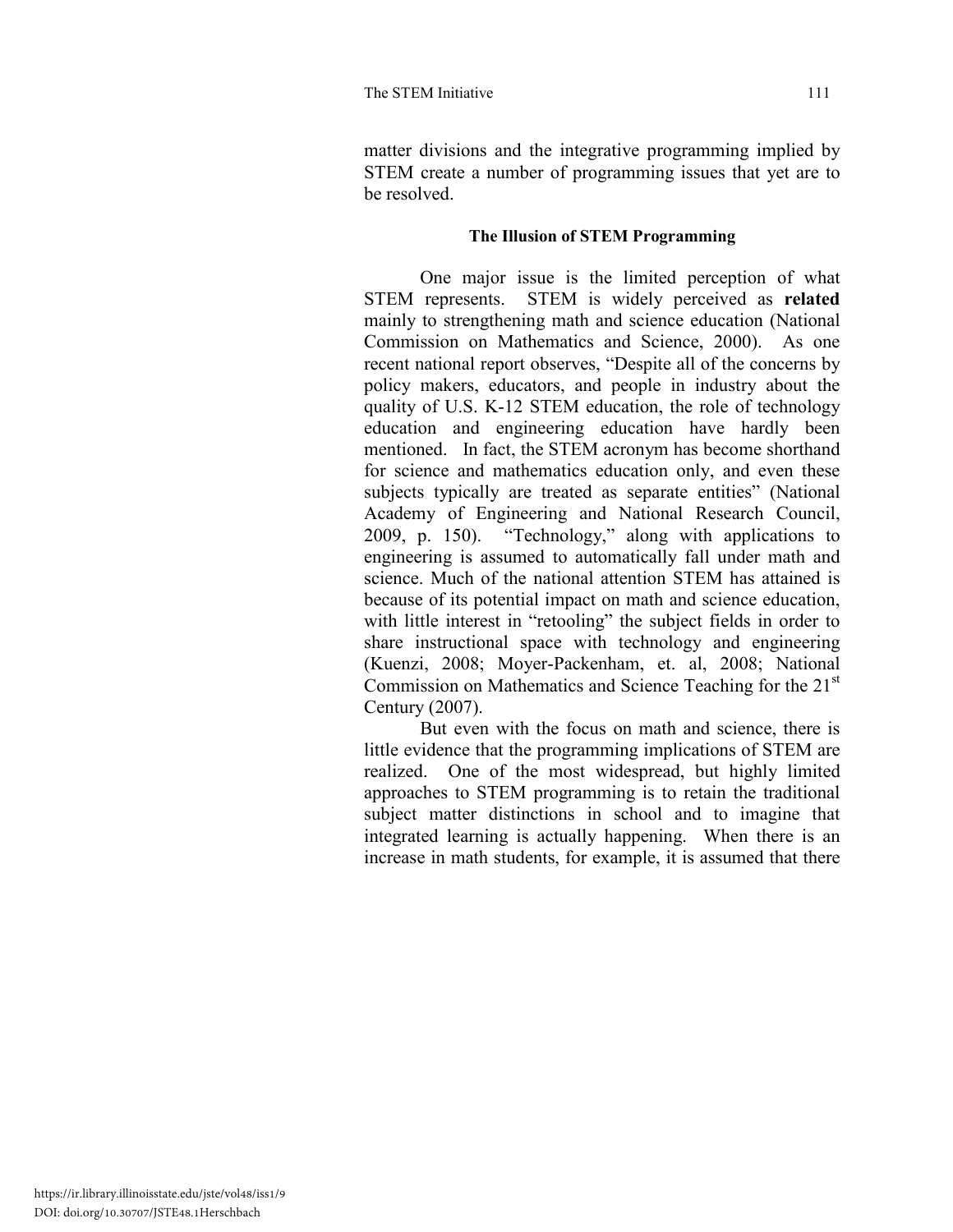is an increase in "STEM" students; but yet, it may be hard to find ways that math instruction has been changed. This is largely an exercise in labeling. A benefit may be that greater attention is directed toward math and science, but it is a highly restricted vision of STEM programming..

A great deal of STEM programming in schools today appears to be in the form of units of study interjected into slightly modified, conventional stand-alone courses. Commercial modules and STEM worksheets abound in the market place, yet they often represent little in the form of substantial change. While there are notable exceptions, what is often referred to as STEM courses requires little in the way to creative, integrated programming. STEM implementation tends to be an illusion.

#### **What is the Target Population for STEM Programming?**

Connected to a limited perception of what STEM programming implies are issues related to the student populations to be served. Secondary schools tend to program subjects according to potential achievement levels. Students tend to be scheduled based on an assessment of how well they can perform at a given level (Newman, 1994).

In many schools, the STEM initiative tends to be perceived mainly as a way to strengthen stand-alone math and science courses for college-bound students, with less attention give to "lower" programming levels. STEM is viewed as applying primarily to "college caliber" students. It is anticipated that emphasis on STEM (primarily on the S and M) will result in more students enrolling in college preparatory course work at higher performance levels (National Academies, 2006). There appears to considerable less national interest, however, in programming designed to serve the large student population that does not elect to go to a four-year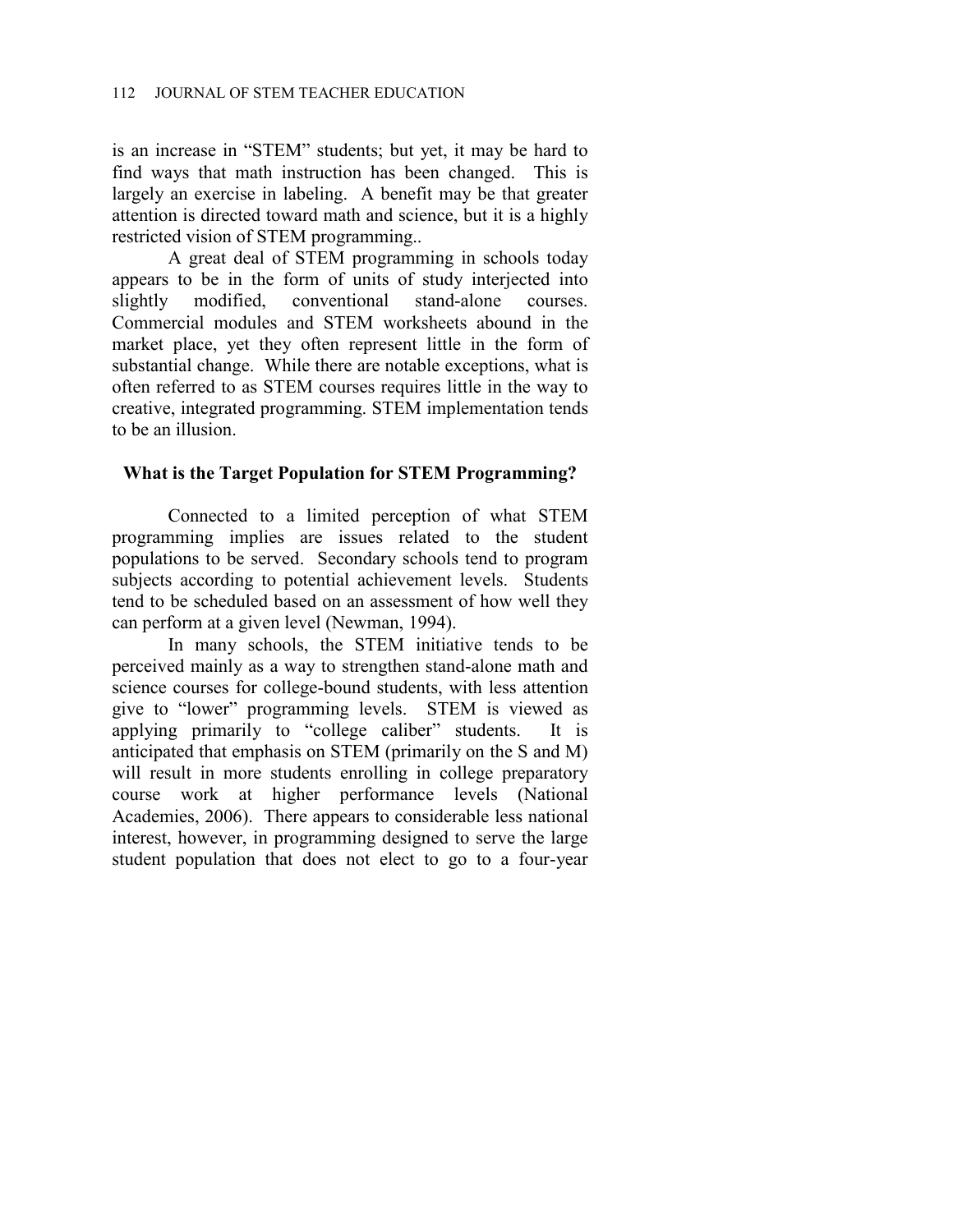postsecondary institution of any kind (Cech, 2009; Kuenzi, 2008).

Approximately 50% of a given student cohort, does not elect to pursue additional education beyond high school, not to count the students who drop out before completion. National discussion concerning the diverse range of student populations that can profit from variations of STEM programming is limited, but yet thinking about STEM has to be broadened to include more than college-bound students if schools are to serve the great number of electricians, warehouse workers, agricultural specialists and craftsmen and technicians of all kinds that also have to be equipped to participate in our scientific and technologically orientated society. There are multiple target populations that can and need to be served (Cech, 2009; The Workforce Alliance, n.d.).

Even in the case of more college-orientated programming, there is some question about the extent to which integrated STEM courses of any kind eventually will be accepted for college admission purposes. College's admission officers continue to think in terms of a separate subjects orientation that is emulated by secondary schools in the preparation of students for entrance examinations. Colleges accept credits for APT courses, but have a lesser understanding of and a greater reluctance to give credit to integrated offerings that engage students in the applied uses of science and math. There are APT examinations in physics and algebra, for example, but none for design, technology and engineering classes. Admission officials understand what chemistry is, but they are not sure what technology education means and they are prone not to accept what appear to be "vocational" subjects. It will be difficult to realize the true potential of STEM programming until what constitutes preparation for college entrance is conceived differently.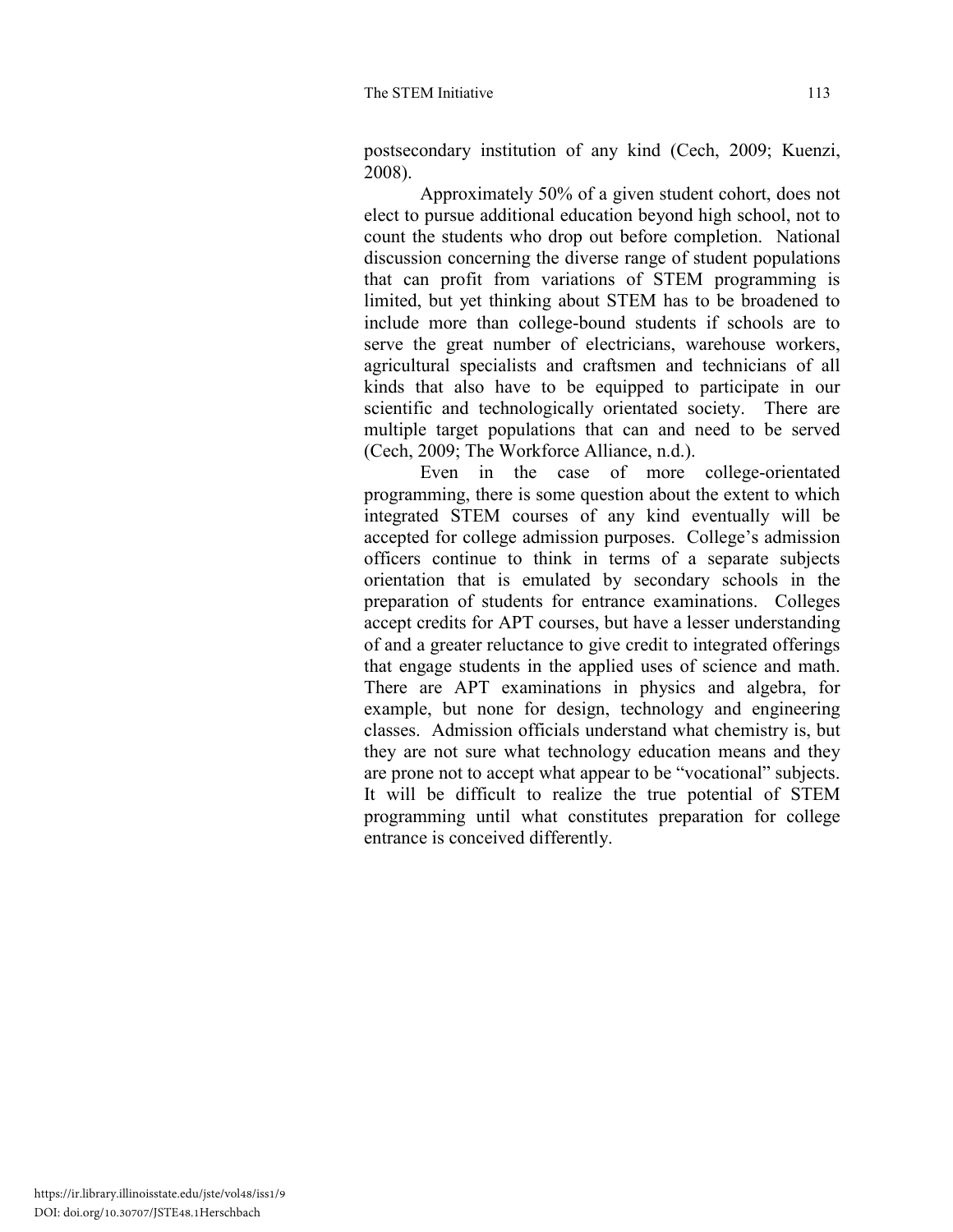#### **What to do with the "T" in STEM?**

Given the "conventional" way that knowledge continues to be perceived and organized for instruction, one potentially contentious, emerging issue is where will the "T" in STEM be taught. Some science educators think that they teach about technology since much what goes for "science" teaching today is actually applied technology. Practical applications of scientific concepts are used to enhance science learning.

A case also can be made for technology to be taught through engineering (National Academy of Engineering and National Research Council, 2009; Sanders, 2008). Much of engineering consists of science and math applied in the service of technological improvement and advancement. Engineering is largely an applied field with its practitioners seeking solutions to "real" technological problems. But if engineering is to be used as an integrative, correlating center of instruction, which particular field of engineering will be used and why? Civil engineering, mechanical, industrial, sanitation, hog production, aeronautics, among a host of others? There is no easy way to make this decision in school programs serving general instructional purposes for students not yet ready to make a specific, perhaps narrow career choice. At the same time, claims that "general engineering processes are taught" are difficult to sustain unless programming is designed to achieve such an objective. With few exceptions, this objective has not been met (Kelley, Brenner & Piper, 2010).

On the other hand, engineering is an ideal place to demonstrate the interdependent relationship between science, technology, and math. Engineering uses science, technology and math to make things. However, public schools tend not to offer engineering as a subject. The occupational field is relatively small, particularly when broken down into specialties. When STEM is too closely defined as pre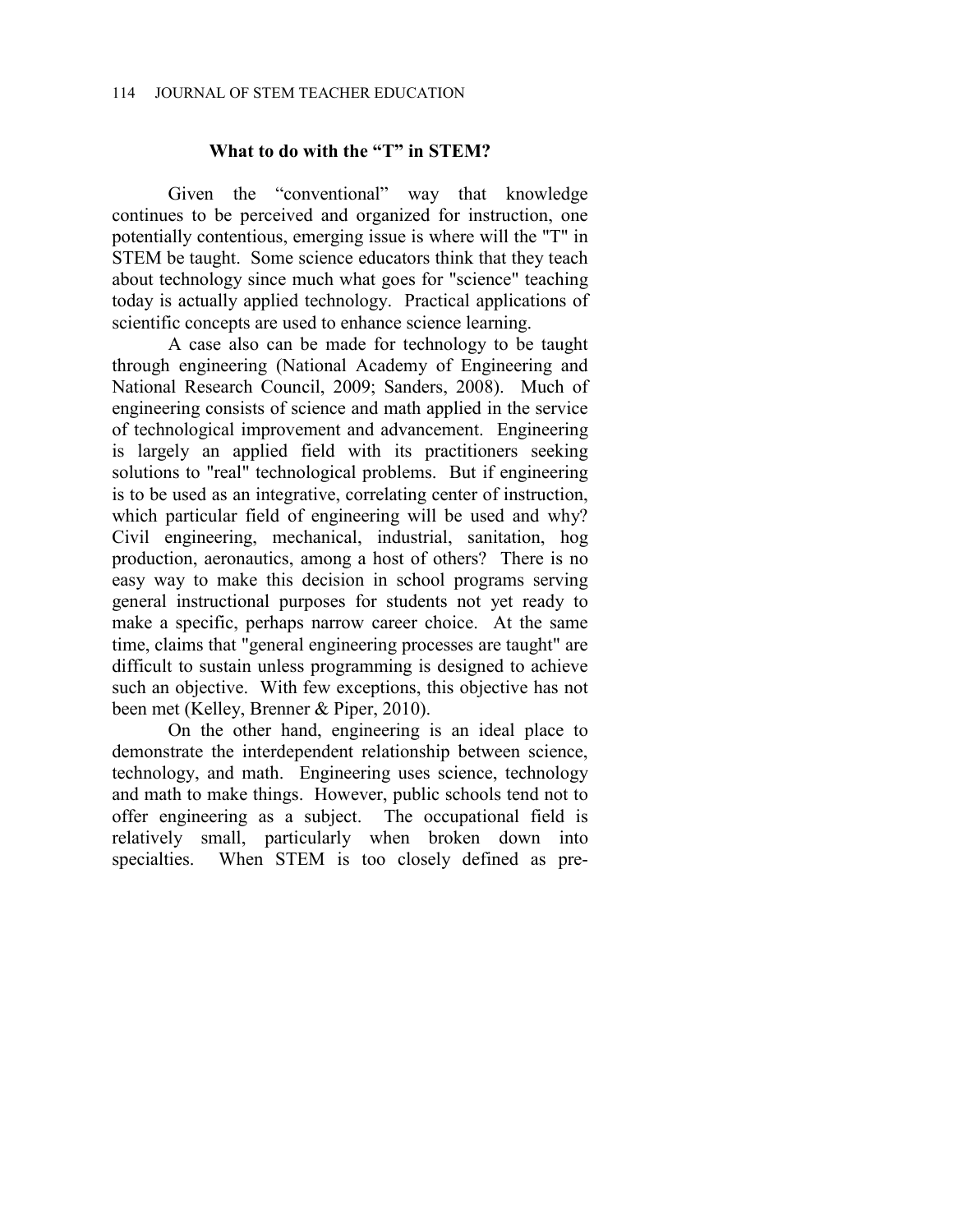engineering education, it faces the possibility of unduly limiting the number of students that are attracted to the subject. Its appeal may be to a relatively small, select group of students. Roughly, only 5 to 6% of high school graduates enroll nationally as college engineering majors (Deloatch, 2010).

The vocational, technical and technology fields of study also make claim to the "T" in STEM. They have traditionally been applicative subjects deeply immersed in uses of technology. The distinction with engineering applications of technology is primarily one of level and objectives of instruction. Engineering tends to incorporate greater use of science and mathematics at a theoretical level, and the field tends to be more focused on the design rather than on the construction and use of artifacts (Hill, 2004; McAlister, 2004). In fields such as vocational and technical education, nevertheless, heavy use is made of technology, and considerable integrative instruction is used because technology itself is integrative.

Technology teacher educators in particular see STEM as a means of achieving greater instructional focus in schools. McAlister (2004), however, in a study of 44 teacher education programs across the country found that few aspiring teachers had the skills needed to effectively address the science, math and engineering elements of STEM. Without a substantial refocusing of technology teacher preparation programs, it is difficult to see how technology education can effectively interface at the school level with engineering content and with science and math.

Finally, as previously suggested, STEM is widely perceived as related mainly to strengthening math and science education. However, this limits its promise as a reforming concept. "Technology" is assumed to automatically fall under math and science along with applications to engineering. This reduces the potential impact of STEM. The value of using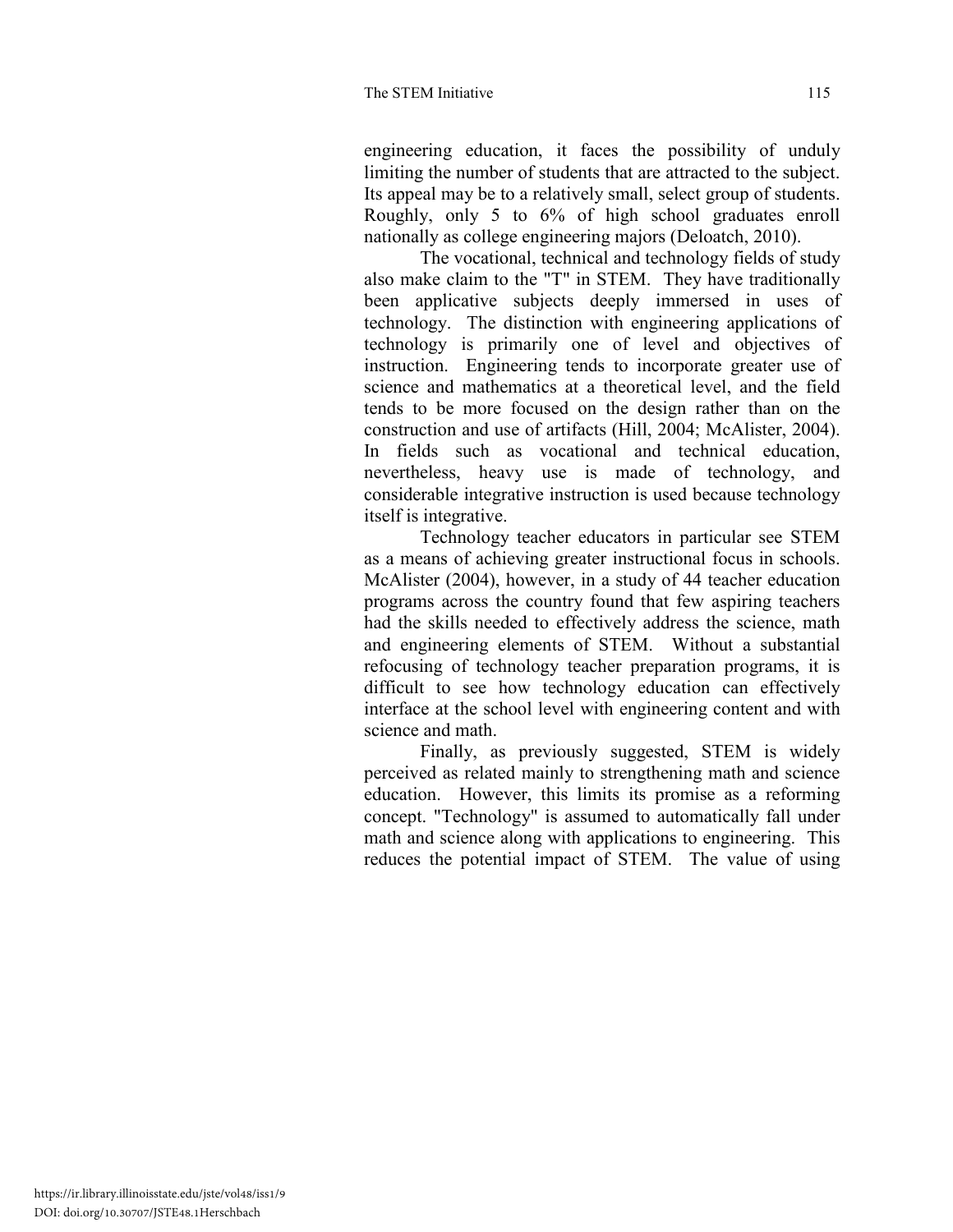#### 116 JOURNAL OF STEM TEACHER EDUCATION

science and math to address "real world problems" is lost in the context in which knowledge is used. It is difficult to adequately address the theoretical, practical (applicative) and integrated uses of knowledge in stand-alone courses organized around the formal structure of math and science courses.

#### **Looking Ahead**

A yet unfulfilled promise of STEM is to reconceptualize how knowledge is conceived, organized and taught in schools. Within the scientific and engineering communities today there appears to be a rethinking of how knowledge is generated and used. Some of the most striking advancements are made through the combined use of knowledge spanning across traditionally different intellectual fields. More traditional subject fields are being enriched and expanded through the integration of knowledge from other formerly stand-alone subjects to form new combinations of intellectually integrated knowledge that feeds investigation, discovery and understanding. Biology, for example is crossed with physics and engineering; solar heating research is melded with building material research and new construction technology.

More so than in the 1920s, there is a greater understanding today that new forms of abstract and applied knowledge are highly productive and, perhaps, the key to addressing what are some of the most crucial problems facing humankind. There is a considerable rethinking of the way that abstract knowledge is combined, learned and used. The opportunity, however, is not fully recognized to integrate programming through STEM and to tap into the potential to organize, learn and use knowledge in highly productive ways that were formally limited by encasing teaching and learning in "traditional" stand-alone, clearly defined subjects. To more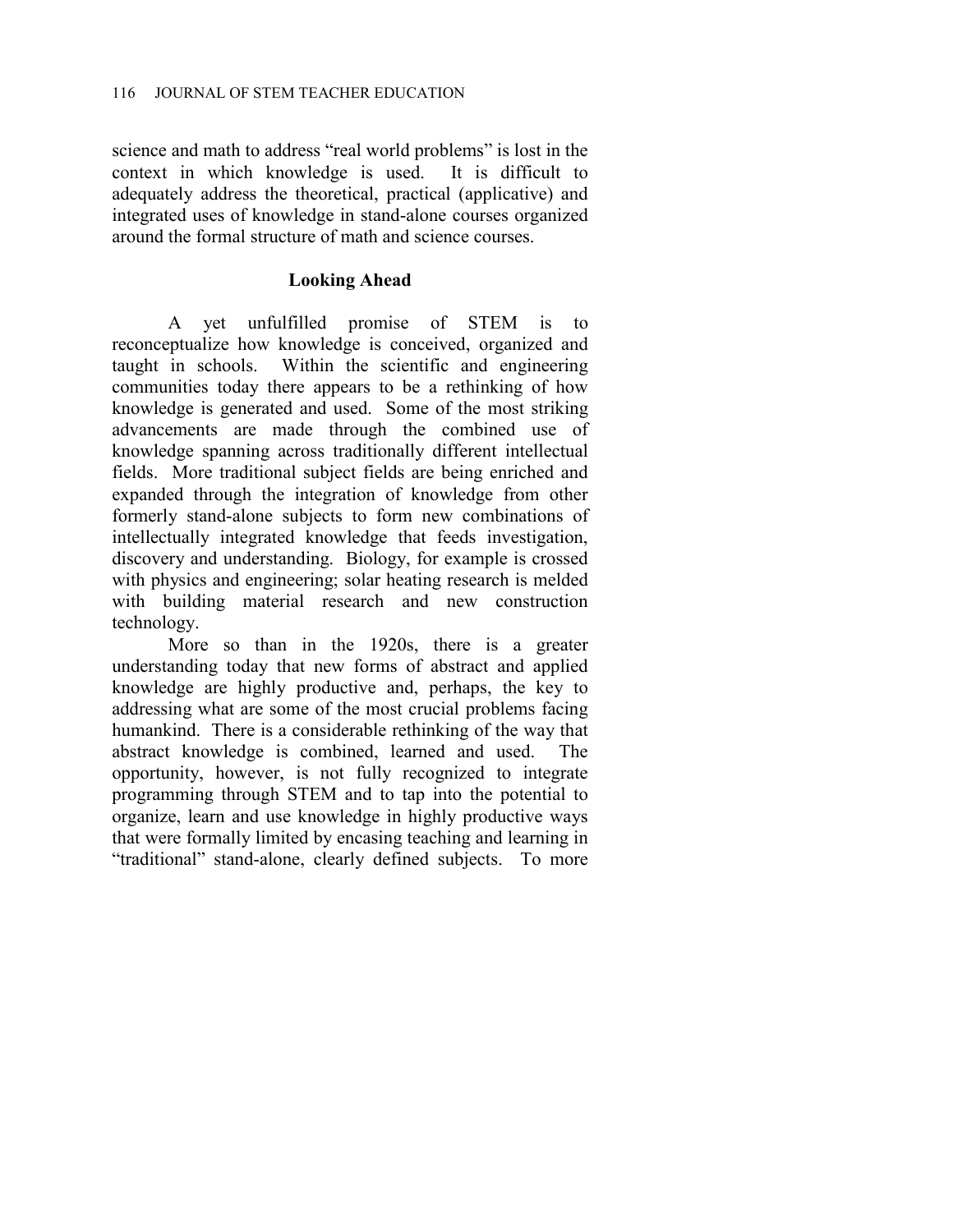fully realize the promise of STEM programming means to move away from the conventional separate subjects curriculum design pattern. This requires substantial curriculum reformulation.

How can a STEM initiative that is representative of the integrated curriculum design pattern be functionally integrated? At least three conditions must be addressed: a) an integrated curriculum design brings together the subject matter from different fields of study in order to make clear the underlying interrelationships; b) students are exposed to the formal structure of the fields of study through learning experiences that incorporate the organizational, substantive and syntactical structures underlying the use of knowledge; and c) students engage with learning experiences that use formal, specialized and applicative knowledge.

Today, part of the interest in STEM initiatives is the perception that instruction will become more relevant to students. It is alleged that there is a crisis in education because U.S. students lag far behind in international measures of educational progress. STEM initiatives allegedly will help markedly improve student achievement, particularly in math and science. An additional hoped for outcome is that greater student interest in math, science and engineering will result from grounding instruction in ways that use knowledge. Students more readily see in their studies the practical application of knowledge (Kuenzi, 2008).

Expectations for meaningful curriculum reform, however, likely will be largely unrealized unless STEM initiatives are accompanied by significantly different ways to organize and deliver instruction. We are trying to fit STEM into what is basically still a separate subjects orientation to the organization of formal schooling. As we have briefly discussed, neither the coordinated nor the broad fields curriculum patterns are an easy fit with the existing separate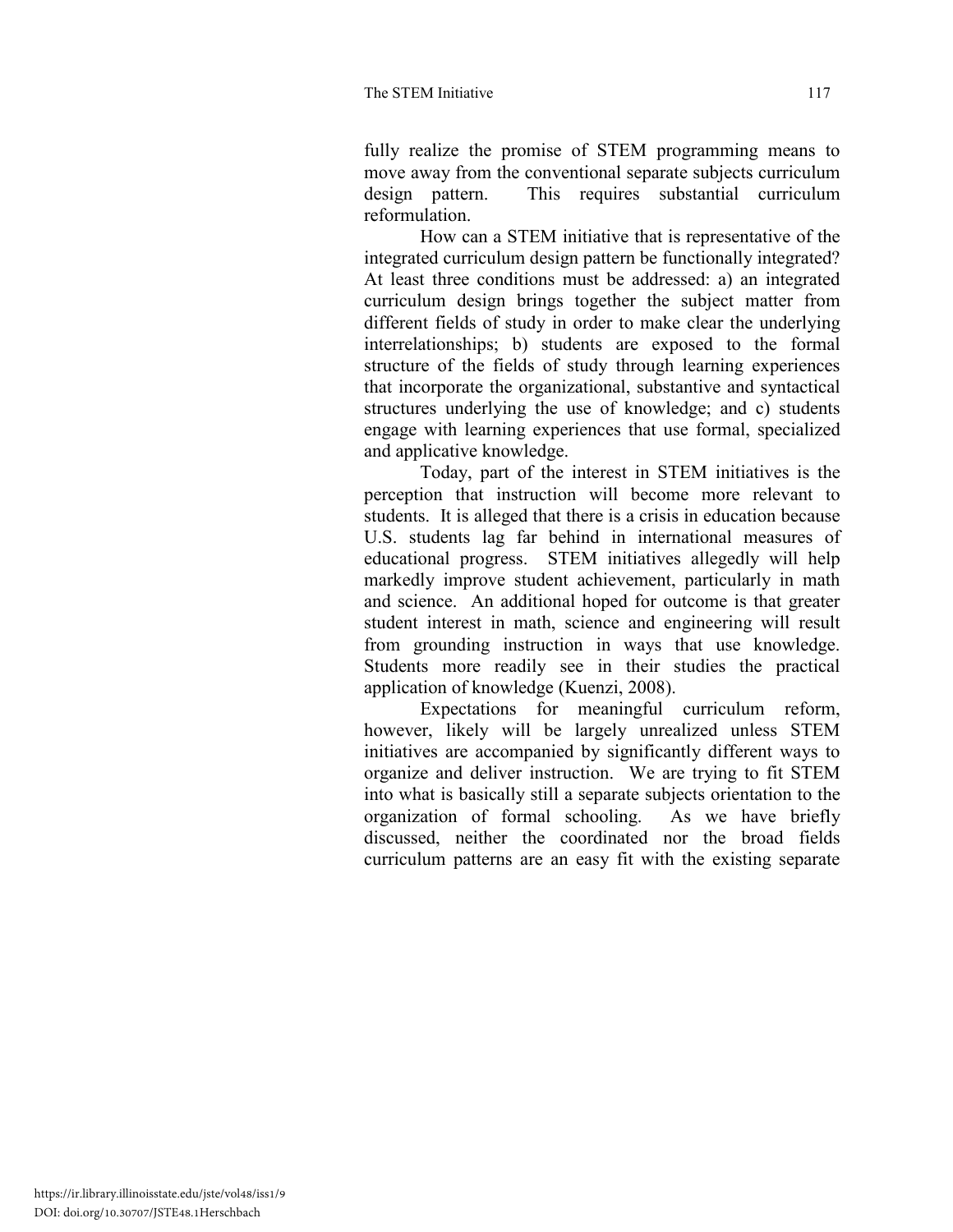subjects orientation and its link with the testing movement. Integrated learning itself implies a selective, irregular and iterative use of knowledge in contrast to the primarily linear, lock step, ends-means, separate-subjects instructional model that cumulates in testing. While the separate-subject curriculum model falls significantly short of tapping the full potential of STEM, we nevertheless have to find better ways to fit STEM into integrated programming.

How do technical orientated subjects in particular, such as vocational offerings in the high school or technology education courses in the middle school fit best within the STEM scheme of instruction? One way is to conceive of the purpose of instruction less as exposure to separate fields of content to be mastered and more as a correlating center of student experiences with the meaningful application of knowledge to activity. The instructional emphasis is on the academic integration of formal knowledge with technical content. Technical activity is used as a way to expose students to the thought processes involved in technical work, to correlate the teaching of other subject matter, and to enlighten students about how knowledge is generated and used. Students are fully exposed to the organizational as well as the substantive and syntactical structure underling knowledge and its use. The intellectual content embedded in activity is considered more important than potential skill-training use, although skill training continues to be a viable objective. An over-riding purpose of instruction is to provide experiences through which students come to terms with how knowledge is formulated and used to address technical applications.

To make the shift from a separate subjects emphasis, however, is a daunting challenge. It will demand new ways to think about schooling, its purpose, and the organization and presentation of instruction. The yet unrealized potential of the STEM initiative is that a new curricular reformulation will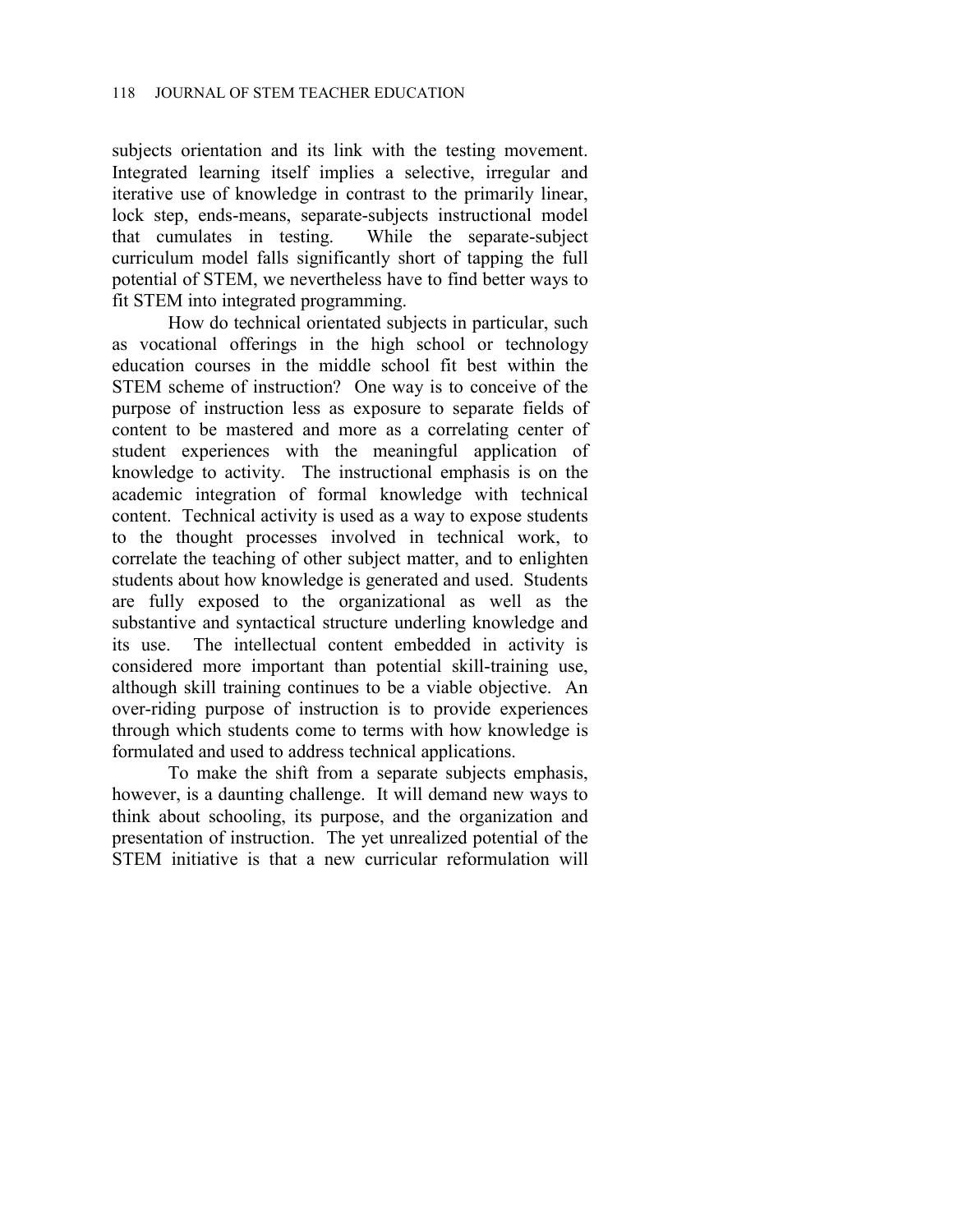emerge that will more effectively expose students not only to the way that formal knowledge is learned but also in ways that it is applied.

#### **References**

- Banks, F. (1994). *Teaching technology*. London: Routledge.
- Bruner, J.S. (1961). The process of education. Cambridge, MA: Harvard University Press.
- Cech, S.J. (2009). Career skills said to get short shrift: U.S. seen lagging in melding preparation for college, work. *Education Week*, 28 (21), 1, 12-13.
- Dasgupta, S. (1996). *Technology and creativity*. New York: Oxford University Press.
- DeLoatch, E. (2010). Personal communication, July 2010. (Dean of Engineering, Morgan State University).
- Feenberg, A. (2002). *Transforming technology: A critical theory revisited*. New York: Oxford University Press.
- Herschbach, D.R. (2009). *Technology education foundations and perspectives*. Homewood, IL: American Technical Publishers.
- Herschbach, D.R. (1995). Technology as knowledge: Implications for instruction*. Journal of Technology Education*, 7(1), 31-42.
- Herschbach, D.R. The content of instruction (1996). In C.P. Campbell (ed.), *Education and training for work*, Volume 1- Planning Programs. Lancaster, PA: Technomic Publishing, 109-131.
- Kelley, T.R., Brenner, D. & Pipoer, J (2010). Two approaches to engineering design: Observations in sTEm education. *Journal of sTEm Teacher Education*, 41(21), 5-40.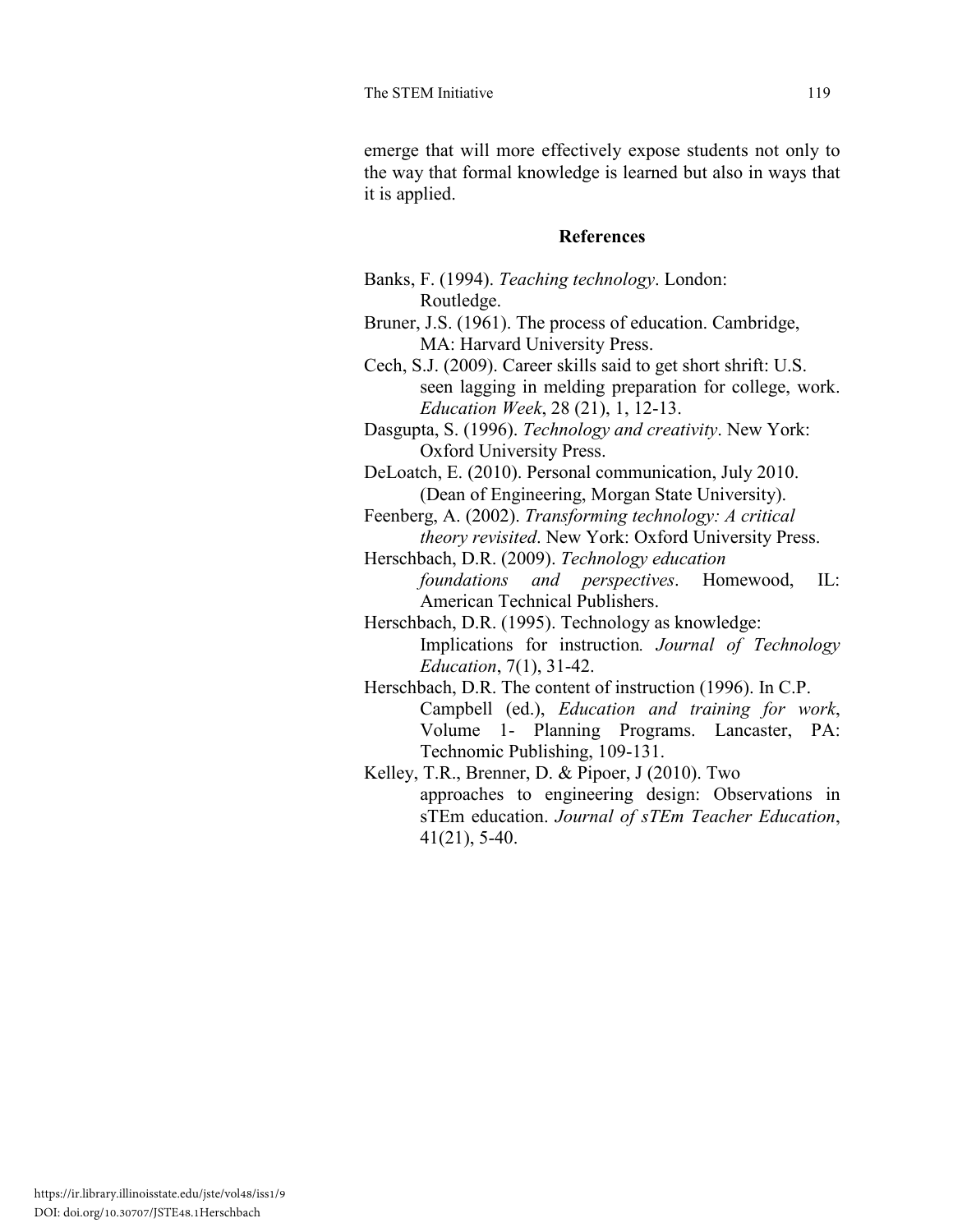- Hill, R.B. (2004). Technology teacher education and engineering design. 91<sup>st</sup> Mississippi Valley Technology Teacher Education Conference, Rosemont, IL.
- Kolodner, J.L. (2002). Facilitating the learning of design practices: Lessons learned from an inquiry into science education*. Journal of Industrial Teacher Education*, 39(3), 9-40.
- Kuenzi, J.J. (2008). *Science, technology, engineering and mathematics (STEM) education: Background, federal policy, and legislative action*. Washington, DC: Congressional Research Service
- Kliebard, H.M. (1986). *The struggle for the American curriculum 1893-1958*. New York: Routledge.
- McAlister, B. (2004). Are technology education teachers prepared to teach engineering design and analytical methods? 91<sup>st</sup> Mississippi Valley Technology Teacher Education Conference, Rosemont, IL.
- McNeil, J.D. (1990). *Curriculum: A comprehensive introduction*. Boston: Little, Brown and Co.
- McNeil, J.D. (1999). *Curriculum: The teacher's initiative*. Columbus, OH: Merrill.
- Mitcham, C., & Mackey, R. (1972) Introduction: Technology as a philosophical problem. In C. Mitcham and R. Mackaey (Eds.), *Philosophy and technology* (pp. 1-30). New York: The Free Press.
- Moyer-Packenham, P.Ss., Anastasis, K., Johanna, J.B., Faye, H. and Irby, N. (2008). Participation by STEM faculty in mathematics and science partnership activities for teachers, *Journal of STEM Education: Innovations and Research*, 10(2).
- National Academy of Engineering and National Research Council (2009). Engineering in K-12 Education Understanding the Status and Improving the Prospects. Washington, D.D.: The National Academies Press.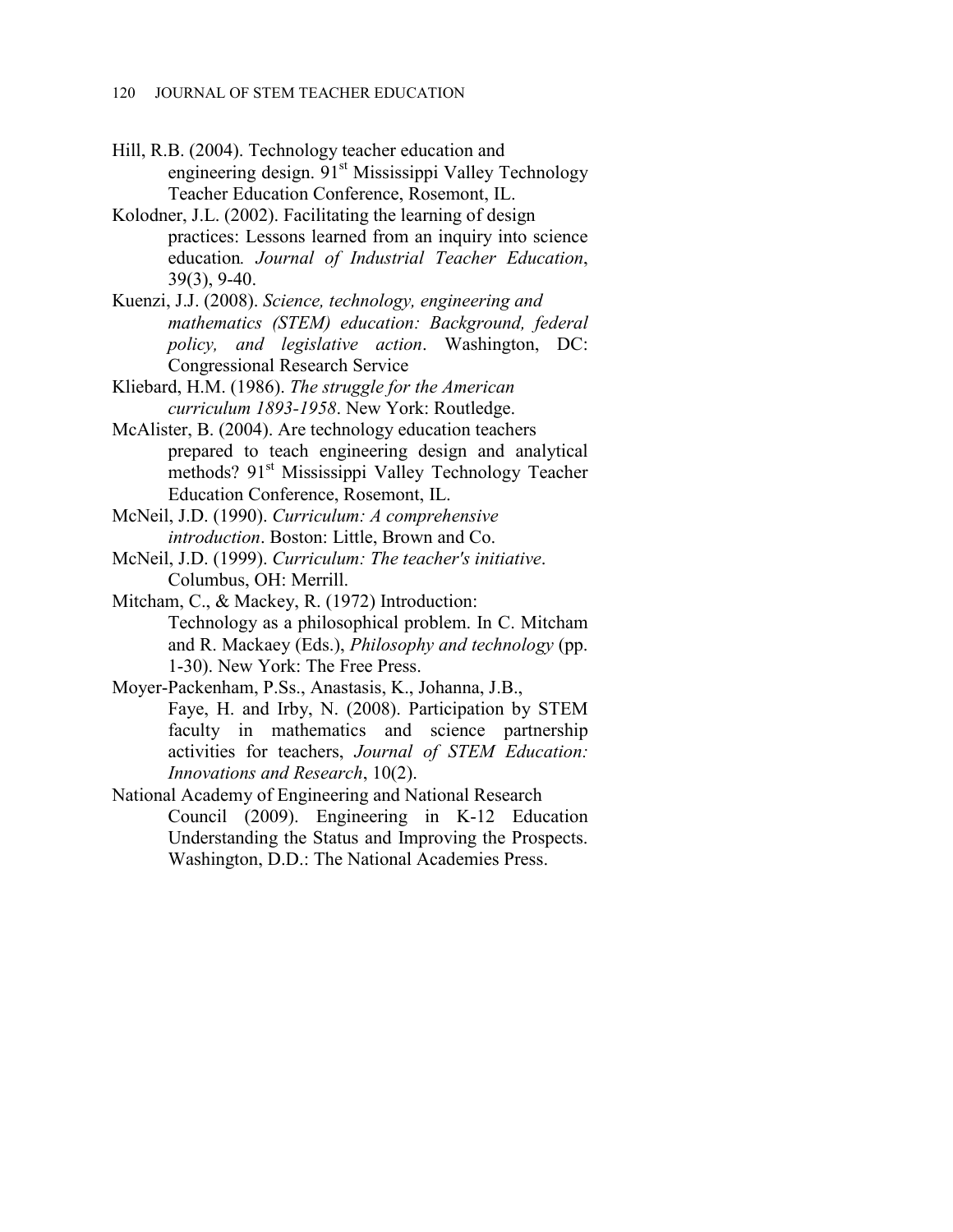National Academies (2006). *Rising above the gathering storm: Energizing and employing America for a brighter economic future*. Washington, D.C.: Washington, D.C.: National Academic press.

National Commission on Mathematics and Science Teaching for the 21st Century (2000). *Before it is too late*. Washington, D.C.: Author.

- Newman, J.W. (1994). *American teachers*. New York: Longman.
- Oaks, W.C, Leone, L.L. & Gumm. C.J. (2001). *Engineering your future*. St. Louis, MO: Great Lakes Press.
- Pacey, A.(1999). *Meaning in technology*. Cambridge, MA: MIT Press.
- Pearson, G. & Young, T. (2002). *Technically speaking*. Washington, DC: National Academy Press.
- Raizen, S.A., Sellwood, P., Todd, R.D., and Vickers, M. (1995). *Technology education in the classroom: Understanding the designed world*: San Francisco: Jossey-Bass.
- Sanders, M. (2008). Integrative STEM education: Primer, *The Technology Teacher*, 68(4), 20-26.
- Skolimowski, H. (1966). The structure of thinking in technology. *Technology and Culture*, 7(3), 371-383.
- The New Commission on the Skills of the American Workforce. (2007). *Tough choices or tough times*. Washington, D.C.: National Center on Education and the Economy.
- The Workforce Alliance (n.d.). *Finding the forgotten middle: Middle-skill jobs in America today and tomorrow*. Washington, D.C.: Skills 2 Compete: Author.

[www.skills2compete.org.](http://www.skills2compete.org/)